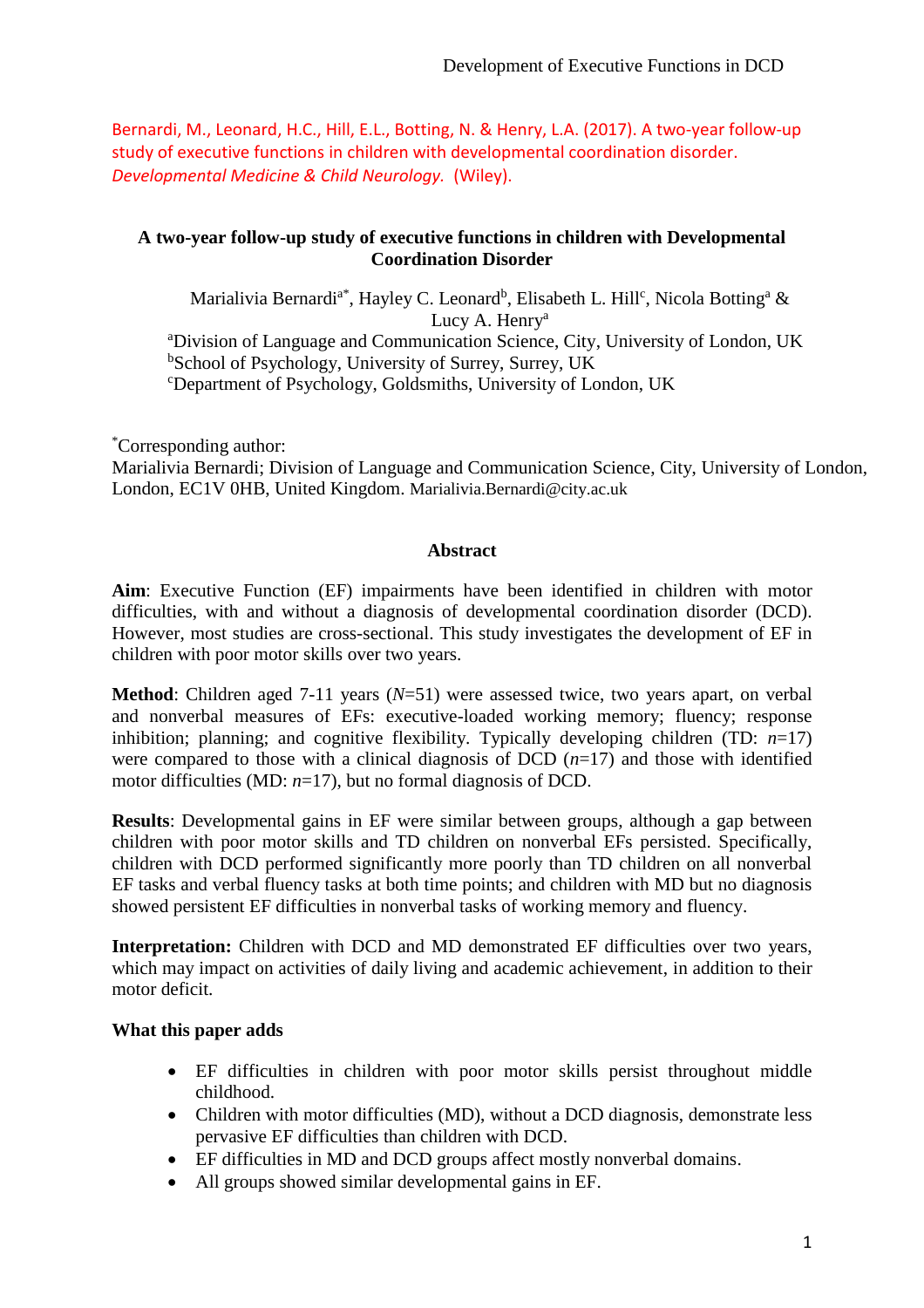Developmental Coordination Disorder (DCD) is a condition affecting 5% of the population<sup>1</sup> diagnosed on the basis of a significant motor coordination impairment impacting on activities of daily living, in the absence of any physical, neurological or intellectual disability. Individuals with DCD not only experience a motor coordination deficit but also report difficulties with personal organisation, planning, time management, memory, and decision making, which continue into adulthood<sup>2</sup>. These skills are underpinned by cognitive processes known as executive functions (EFs) that regulate, monitor and control behaviour towards a goal<sup>3</sup>. EFs are a strong predictor of academic achievement throughout childhood<sup>4</sup> and continue to predict general success in life during adulthood<sup>5</sup>. Therefore, understanding EFs in DCD is crucial for improving life outcomes for individuals with motor coordination impairments.

Previous research has identified EF deficits in children with DCD or poor motor skills (see Wilson et al.<sup>6</sup>, and Leonard and Hill<sup>7</sup> for recent reviews). However, this research is largely cross-sectional. To date, two studies have assessed EF longitudinally in early childhood: in 5-6 year-old children with poor manual dexterity skills<sup>8</sup>; and in 4-6 year-olds screened for motor difficulties<sup>9</sup>. In both studies, children were followed-up one year later and those with persistent motor impairments demonstrated performance gains with age in EF tasks. However, poorer EFs were identified at both time points when compared to a sample of children with average or above average motor coordination scores, matched for age, gender and intellectual ability.

It is currently not understood whether EFs in children with DCD or poor motor skills follow a developmental trajectory similar to that of their typically-developing peers, who demonstrate continued improvement in EF skills throughout middle childhood and adolescence<sup>10</sup>. Importantly, different EF constructs mature at different ages<sup>11</sup>, and some seem to reach adult levels between  $8-12$  years<sup>12</sup>. A longitudinal perspective reflecting developmental change in later childhood is essential to better understand the nature of EF difficulties in children with motor impairments.

The current study is a follow-up of previous research conducted by Leonard and colleagues<sup>13</sup>. They recruited children of between  $7-11$  years by screening for movement difficulties, as well as through clinical diagnoses of DCD. Two groups of children with poor motor skills, namely a DCD group and a motor difficulty (MD) group, were compared separately with a group of typically developing (TD) children. A comprehensive EF assessment battery was administered including parallel verbal and non-verbal measures in five EF domains. The battery included measures of executive-loaded working memory (ELWM; concurrently storing and processing information), response inhibition (suppressing unhelpful, yet automatic, prepotent responses), and cognitive flexibility (switching flexibly between strategies or tasks in response to feedback). Although these three domains are identified as 'core' EF skills<sup>14</sup>, a three-factor model is not as strong when applied to children, for whom a broader set of five factors may be more appropriate<sup>15</sup>. Therefore, measures of planning (strategically organising a sequence of actions) and fluency (generating responses in response to instruction), which have previously been used in populations with neurodevelopmental disorders<sup>16,17</sup> were also included in the battery. Leonard and colleagues<sup>13</sup> reported that both the MD and DCD groups performed significantly more poorly than TD children on *nonverbal* tests of ELWM, inhibition and fluency. There were no reported differences in performance on switching tasks, but the MD group scored significantly below TD children on the task measuring nonverbal planning abilities. Critically, no differences in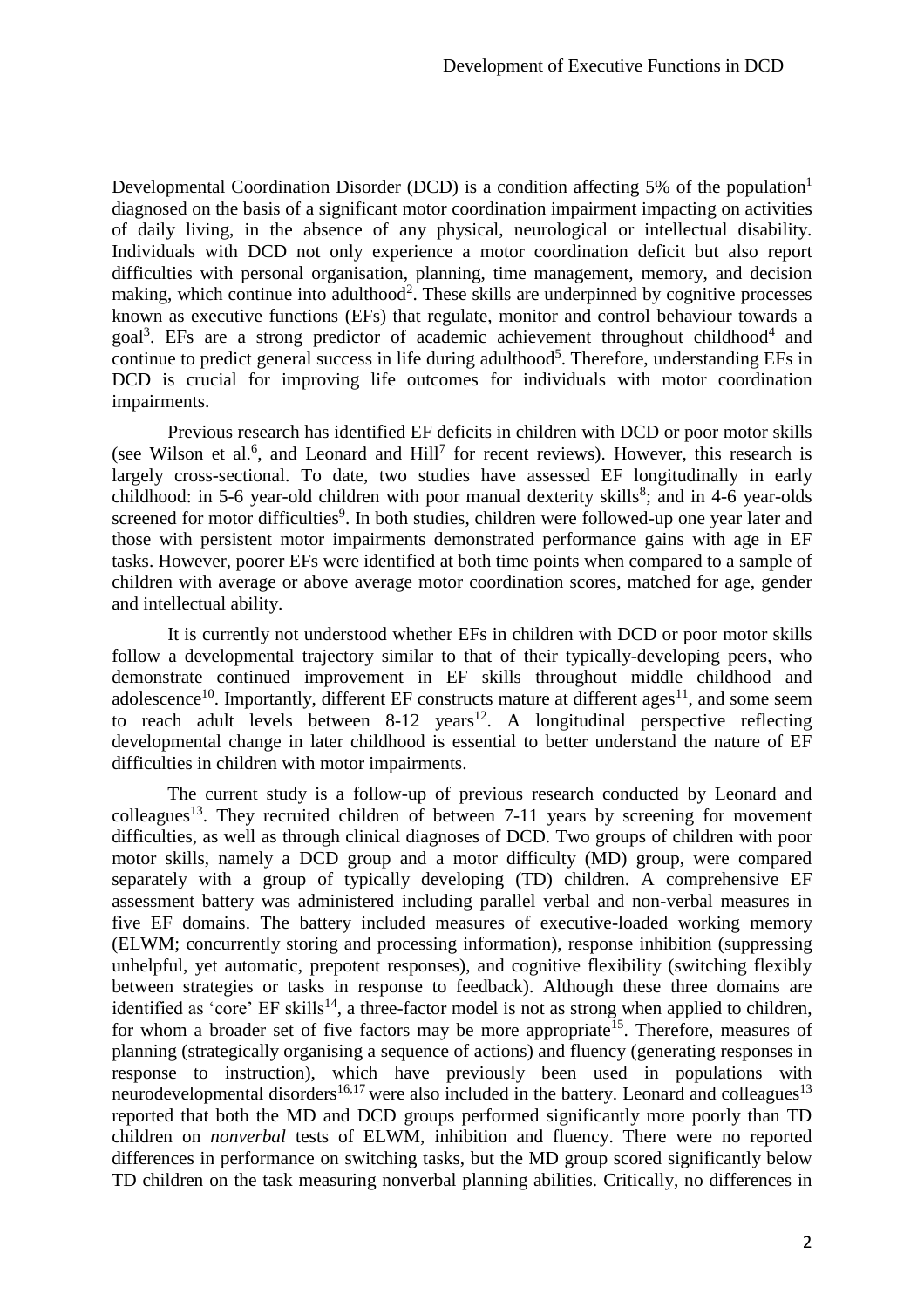performance were found on any *verbal* EF tasks.

Two years later these children were followed up with the same EF assessment battery, and these data are presented here to provide a longitudinal perspective on EF in children with poor motor skills (DCD and MD). Three research questions were put forward: RQ1) Do children with poor motor skills show persistent EF difficulties at each time point compared to TD children? RQ2) Do children with poor motor skills demonstrate gains in EF? RQ3) If so, how do these gains compare to those of TD children?

Based on the original study findings<sup>13</sup>, it was expected that children with DCD and MD would demonstrate difficulties in *nonverbal* EF tasks compared to TD children, and that these difficulties would be evident at both time points. It was predicted that at least some gains in EF performance would be apparent for both groups, but that these may vary between EF domains, as well as between verbal versus nonverbal task types.

#### **Method**

#### *Participants*

Ethical approval was obtained from the Language and Communication Science Proportionate Review Board at City, University of London. Parents of children who participated in the original study<sup>13</sup> were then approached. Informed consent was obtained from 56 parents and their children (61.5 % of the original sample) to take part in this follow-up study.

At Time 1, participants with DCD were recruited on the basis of an existing diagnosis from a qualified professional, which was corroborated by the research team using the Movement Assessment Battery for Children (2nd ed.; MABC-2)<sup>18</sup> and Checklist, along with parent reports and a standardised IQ assessment, the British Abilities Scales 3<sup>rd</sup> Edition  $(BAS-3)<sup>19</sup>$ . A normative school sample was also assessed with the MABC-2. Children with scores at or below the  $16<sup>th</sup>$  percentile were identified as having motor difficulties (MD group) and those scoring at or above the 25<sup>th</sup> percentile were included in the TD group. Any child scoring more than two standard deviations below the mean on the BAS-3 was excluded, as were any children in the DCD group with additional diagnoses of attention-deficit hyperactivity disorder or autism spectrum disorder, or any medical condition. Parents reported no diagnoses for any child in the TD and MD groups.

At Time 2 children were assigned to their original groups: TD (*n*=20), DCD (*n*=19) and MD (*n*=17). However, to confirm group membership and suitability for the study, participants were re-assessed on motor and cognitive ability. Five children were excluded from the sample because they no longer met criteria for their original group (2 DCD, 3 TD; see Supplementary Materials for further details). The final sample, therefore, included 51 children, 17 in each group (25 males; mean age: 8.9 years, SD: 1.1 years, range: 7.20–11.9). Background characteristics are presented for each group in Table 1, together with group comparisons on these measures.

--- Table 1 about here ---

#### *Measures*

A comprehensive EF assessment battery was administered, including a verbal and a nonverbal measure for each of the following EFs: executive-loaded working memory; fluency; response inhibition; planning; and cognitive flexibility (see Table 2 for a summary, and Supplementary Materials for further details). These measures were identical to those administered at Time 1 and reported in the previous study<sup>13</sup>.

--- Table 2 about here ---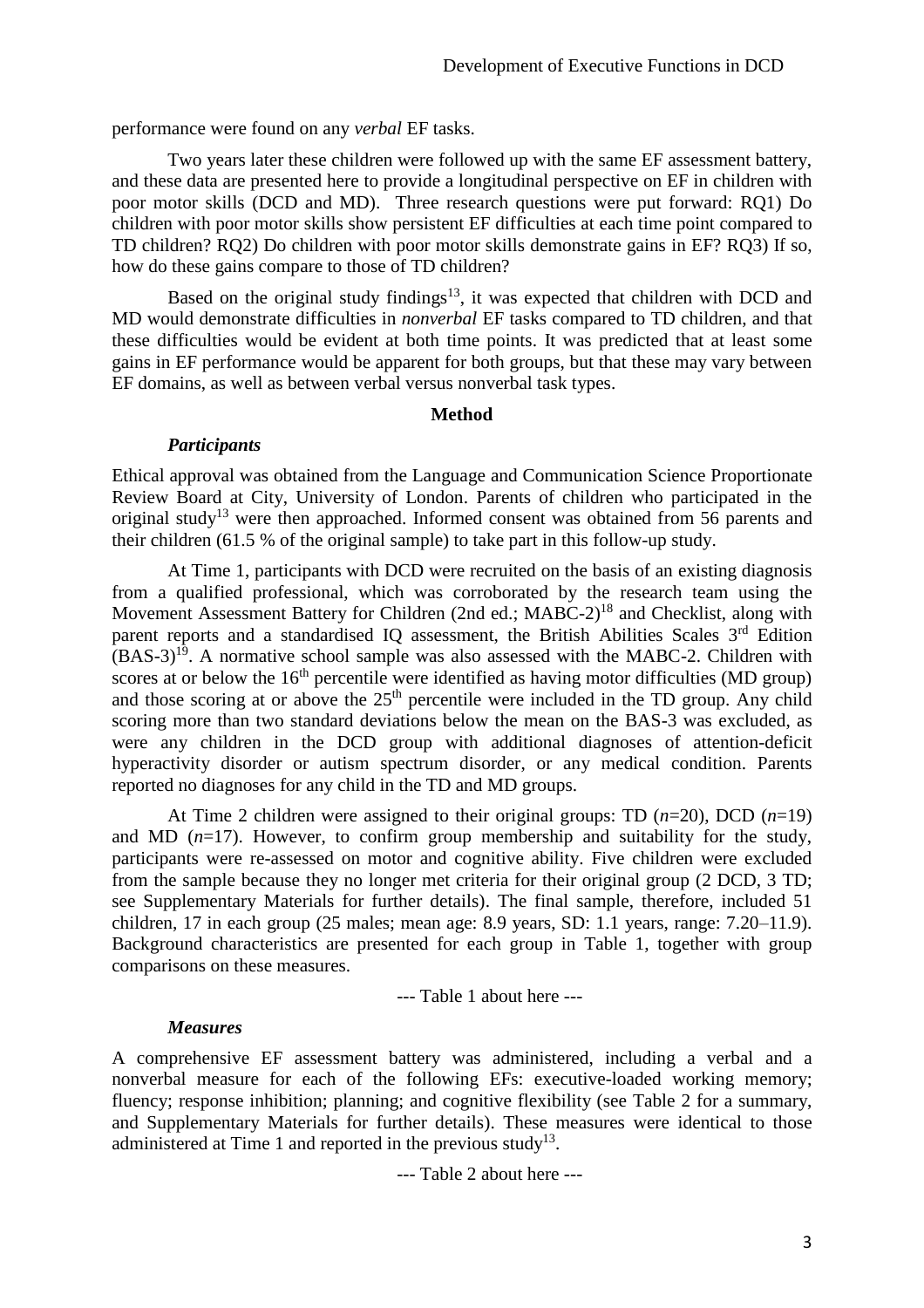## *Procedure*

 $\overline{a}$ 

Children who were seen at the research lab or in their home completed the assessment on the same day or over two to three sessions of  $1.5 - 2$  hours. Children who were tested in their school (66% at Time 1 and 48% at Time 2) completed five or six sessions of 45 minutes – one hour each. All children were assessed individually in a quiet room and sufficient breaks were given between tasks to maintain motivation. Task order was varied to suit the child's needs and offer maximum variety.

## *Statistical analysis*

Hierarchical multiple regressions were conducted to explore any differences in EF performance between groups at each time point. Since participants in this follow-up were a subgroup of the original sample<sup>10</sup>, regressions were conducted at both Time 1 and Time 2 in order to compare the same subgroup of participants across time. A multiple regression approach was taken so that the group differences in age and IQ (which are reported in Table 1, and are important for EF development) could be controlled at Step 1 of each regression, before examining whether there were group differences in EF performance at Step 2 using two dummy-coded Group variables. The reference group was always TD children, (i.e., TD vs. MD; TD vs. DCD). Bonferroni corrections were applied to the final models (*p*≤.005).

A repeated measures MANOVA was used to test for differences in EF performance between the two time points and identify whether the group variable had an impact on these differences over time. Group was entered as the between-subjects factor (3 levels) and time as the within-subjects factor (2 levels), and all EF measures were entered as dependent variables<sup>a</sup>.

## **Results**

The means, standard deviations and ranges of scores for each of the 10 EF measures at both time points are presented in Table 3. The data met all assumptions for the following analyses (see Supplementary Materials).

--- Table 3 about here ----

Significant group differences at each time point in EF performance (RQ1) from the multiple regression analyses are reported in the text below. Summary details of Step 2 of each regression for all EF tasks are reported in Table 4.

--- Table 4 about here ----

On the *nonverbal ELWM* task, the MD and DCD groups performed significantly more poorly than the TD group at both time points.

On the *nonverbal fluency* task the final regression model at Time 1 became a nonsignificant trend (*p*=.007) after applying Bonferroni correction, whereas at Time 2 it remained significant. The MD and DCD groups performed more poorly than the TD group at both times.

On the *nonverbal response inhibition* and *nonverbal planning* tasks there was a significant group difference between the MD and TD groups at Time 1, which was not evident at Time 2. The DCD group performed more poorly than the TD group at both time points on both tasks.

<sup>a</sup>Age was not included because the analyses aimed to assess EF gains over time *irrespective* of age changes. Age was taken into account in the first set of analyses by entering it into Step 1 of the hierarchical multiple regressions.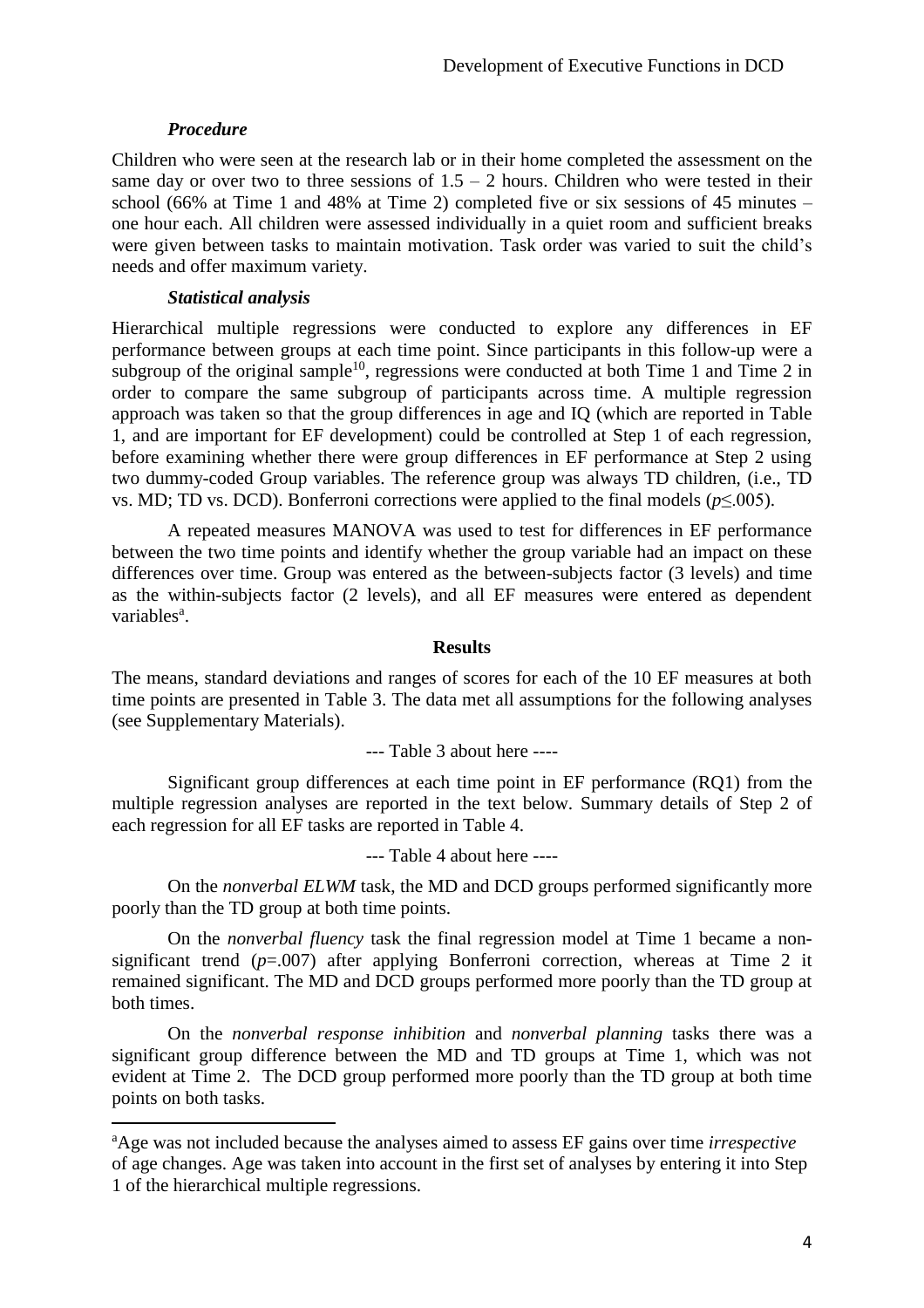On the *verbal fluency* and *nonverbal switching* tasks no differences between the MD and TD groups were identified. The DCD group performed significantly more poorly than the TD group at both time points on both tasks<sup>b</sup>.

In summary, children with DCD obtained poorer scores than TD children on all nonverbal EF tasks, as well as on verbal fluency, at both time points. Children with MD at Time 1 performed more poorly than TD children in all nonverbal EF domains except switching; however, at Time 2, nonverbal planning and nonverbal inhibition differences were no longer evident and only nonverbal ELWM and nonverbal fluency differences persisted.

A repeated measures MANOVA addressed the second and third research questions investigating whether children with poor motor skills demonstrate gains in EFs and how these gains compare to those of TD children.

A significant effect of Time  $F(1,45)=12.11$ ,  $p<.001$ ,  $\eta_p^2=.771$  was identified. Univariate tests indicated the effect of Time was significant for verbal ELWM *F*(1,45)=32.42, *p*<.001,  $\eta_p^2$ =.419, nonverbal ELWM *F*(1,45)=11.25, *p*=.002,  $\eta_p^2$ =.200, verbal fluency  $F(1,45)=20.21$ ,  $p<.001$ ,  $\eta_p^2=.310$ , nonverbal fluency  $F(1,45)=34.10$ ,  $p<.001$ ,  $\eta_p^2 = 431$ , nonverbal planning  $F(1,45)=6.76$ ,  $p=0.013$ ,  $\eta_p^2 = 131$ , verbal switching *F*(1,45)=13.12, *p*=.001,  $\eta_p^2$ =.226, and nonverbal switching *F*(1,45)=5.10, *p*=.029,  $\eta_p^2$ =.102. The effect of time was non-significant for verbal inhibition  $F(1,45)=30$ ,  $p=.59$ ,  $\eta_p^2=.007$ , nonverbal inhibition  $F(1,45)=1.37$ ,  $p=.25$ ,  $\eta_p^2=.030$ , and verbal planning  $F(1,45)=.70$ ,  $p=.79$ ,  $\eta_{\rm p}^{\rm 2} = .002$ .

There was a main effect of Group  $F(1,45)=3.17$ ,  $p<.001$ ,  $\eta_p^2=.462$ . However, group differences have been assessed through the previous regression analyses and will not be discussed further.

The relevant result for RQ3 was the outcome of the interaction between Time and Group, which was non-significant  $F(1,45)=0.94$ ,  $p=.54$ ,  $\eta_p^2=.202$ . Thus, EF performance changed in a similar way over time in each group.

#### **Discussion**

The current study investigated EF difficulties over two years in 7-11 year-old children with poor motor skills. As predicted, children with poor motor skills showed persistent EF difficulties at both time points, largely associated with nonverbal domains of EF. In particular, children with a diagnosis of DCD performed significantly more poorly than TD children at both time points on *all* nonverbal measures of EF, and also on verbal fluency. Children without a DCD diagnosis, but with equivalent motor difficulties (MD group), also demonstrated poorer performance at Time 1 on nonverbal EF tasks (all nonverbal EF tasks

 $\overline{a}$ 

<sup>&</sup>lt;sup>b</sup>Additional regression analyses were conducted to directly compare children with DCD and MD across the 10 EF measures. The two groups differed significantly in *verbal fluency* at both time points (Final model Time 1,  $F(4,45)=5.49$ , Adj.  $R^2 = .27$ ,  $p = .001$ , DCD vs. MD: *B*=7.72, *SE B*=2.80*, p*=.008; Final model Time 2, *F*(4,46)=6.09, Adj. *R* <sup>2</sup>=.29, *p*=.001, DCD vs. MD: *B*=7.87, *SE B*=3.35*, p*=.023), and in *nonverbal switching* at both time points (Final model Time 1, *F*(4,46)=9.36, Adj. *R* <sup>2</sup>=.40, *p*<.001, DCD vs. MD: *B*=-9.60, *SE B*=4.37*, p*=.033; Final model Time 2, *F*(4,46)=7.10, Adj. *R* <sup>2</sup>=.33, *p*<.001, DCD vs. MD: *B*=-8.36, *SE B*=3.81*, p*=.033.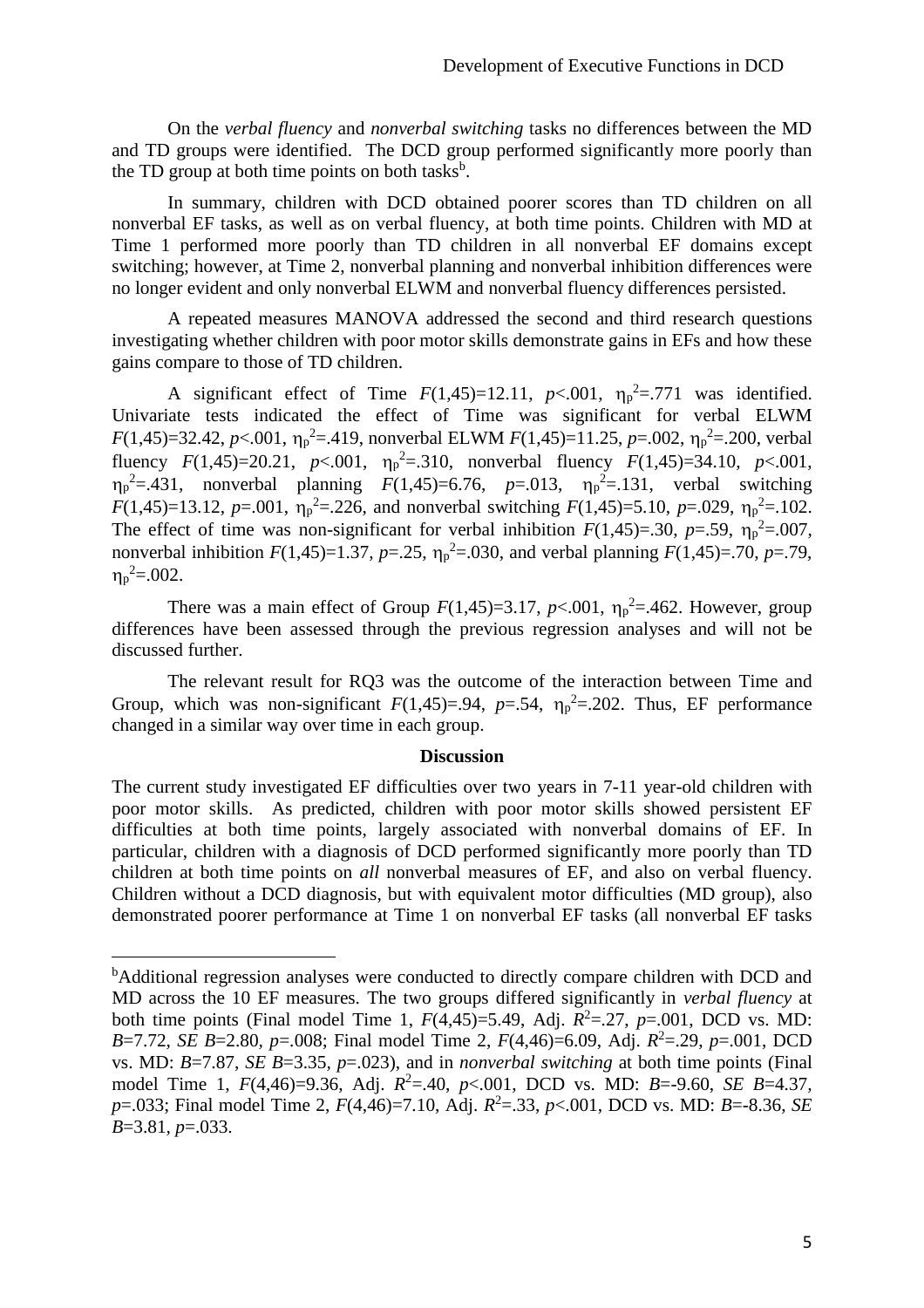except switching). However, at Time 2 only nonverbal fluency and nonverbal ELWM difficulties persisted in this group.

Also in accordance with predictions, significant improvements over time across all three groups were detected in many EF tasks: verbal and nonverbal ELWM, fluency and switching; and nonverbal planning. The fact that performance on the VIMI task did not improve over time is consistent with studies in typical populations suggesting that the ability to inhibit a prepotent response changes rapidly in early childhood but becomes more stable with age<sup>11</sup>, and may develop earlier than other EF domains<sup>24</sup>. Critically, the interaction between time and group was non-significant across the EF domains. Therefore, no differences between groups were identified in the pattern of developmental change in EF over a period of two years. This result suggests that the gap in EF performance identified in children with DCD and MD compared to TD children, tends to remain stable during middle childhood.

Findings are consistent with longitudinal studies in younger populations of children with poor motor skills<sup>8,9</sup>. Furthermore, the fact that mainly nonverbal EF difficulties were identified at both time points in the MD and DCD groups supports recent findings that the links between motor and cognitive brain networks may lag behind those of TD controls during childhood<sup>25</sup>.

Although the pattern of growth in EF abilities was similar between groups, some of the difficulties encountered by children with MD at Time 1 were not evident at Time 2 (nonverbal inhibition and nonverbal planning). Therefore, it is important to clarify with further longitudinal research whether specific EF domains reach typical levels of ability at a later stage during development, or whether impairments persist into adulthood. EF difficulties may have a growing impact on everyday life and academic achievement, given that the executive load of the environment is likely to increase with age while support decreases (e.g., transition to secondary school). Understanding which factors can lead to an improvement in EF will be vital in identifying those at most risk of falling behind<sup>3</sup>.

Children with DCD demonstrated more pervasive EF difficulties over time than children with MD. The significant differences in nonverbal switching and verbal fluency performance between the MD and DCD groups cannot be attributed to an intermediate level of motor impairment in the MD group, because the range and mean of MABC-2 scores did not differ between these two groups. Perhaps given the relatively low awareness of DCD amongst parents, teachers, and clinicians<sup>26</sup>, children with fewer or less obvious EF difficulties may be less likely to be flagged for clinical referral, despite similar levels of motor difficulty. Children with better EF may be able to deal with everyday tasks more effectively, and require less support. However, not all children with MD may show this EF profile over time, so it is important for future research to investigate this group and help to identify those that are in need of extra support.

An important finding was that children with poor motor skills did worse than TD children largely on *nonverbal* EF tasks. This suggests that EF difficulties in children with DCD and MD are primarily linked to their core impairments rather than to more domain general cognitive processing problems. The nonverbal EF tasks in the current study had either a motor or a visuo-spatial demand, and the strong links between areas of the brain associated with these functions and those involved in executive control goes someway to explaining the EF difficulties seen in DCD. Indeed, previous research has suggested atypical functioning of prefrontal and parietal cortices and the cerebellum<sup>27</sup>, as well as atypical connectivity or coupling between these areas<sup>25</sup>, in children with DCD. However, it should be noted that the DCD group also had difficulties with verbal fluency, and that everyday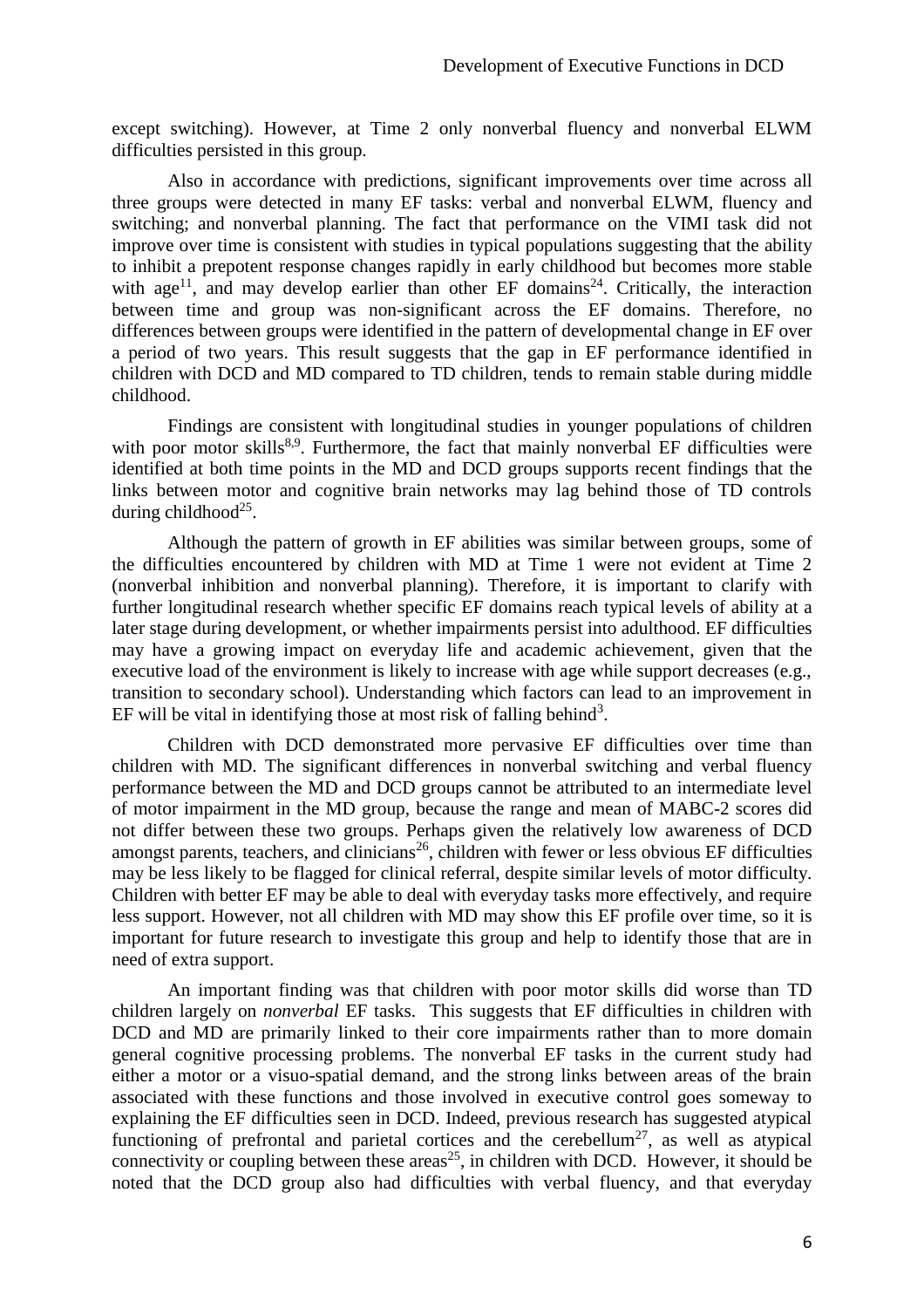situations require the ability to master *both* verbal and nonverbal domains of EF simultaneously and adaptably. It remains important to focus not only on reducing nonverbal demands in everyday and school-related tasks for children with poor motor skills, but to consider the cognitive load of tasks overall in order to support these children effectively.

Although the current study was rigorous in its sampling and produced in-depth data from each child over developmental time, there are limitations that should be addressed in future research. First, the small sample size meant that more complex statistical techniques, such as multi-level modelling or a cross-sequential design, were not appropriate - hence, some more subtle group differences in age-related changes in EF ability may not have been captured. It might be expected that younger children would show a greater improvement over time than older children<sup>10</sup>, so future research should collect larger age-stratified samples to address this issue. Second, although children with additional diagnoses were excluded from the DCD sample, subclinical symptoms could still have an impact on EF. This was tested in the original study<sup>13</sup>, and these symptoms did not significantly predict performance for any  $EF$ measure. However, conducting further research with larger samples, including those with cooccurring disorders, will be important in order to provide a fuller picture of the individual differences in a representative clinical sample. Third, our study focused on standardised and experimental measures of EF, in which task demands are set by the experimenter and do not necessarily represent the demands of EF tasks in everyday life. More ecologically valid measures of EF assessing real-life situations and 'hot' EFs, including emotional and motivational aspects, might further contribute to understanding EF difficulties associated with poor motor skills<sup>7</sup>.

In conclusion, children with poor motor skills, both with and without a DCD diagnosis, demonstrated a range of EF difficulties that persisted over two years. EF problems largely affected nonverbal domains and were less developmentally persistent in children with MD without a diagnosis of DCD. Both the MD and DCD groups showed significant gains in EFs over middle childhood that matched those of the TD group, indicating that EF progression over time was at the level expected.

## **Acknowledgements**

This work was supported by The Waterloo Foundation under grant 920-2318, and by a City, University of London PhD Studentship to the first author. We would like to thank all of the children, parents, teachers, headteachers and classroom assistants who kindly assisted with this project.

## **References**

<sup>1</sup>American Psychiatric Association. Diagnostic and statistical manual of mental disorders (DSM-5®). Washington, DC: American Psychiatric Association, 2013.

<sup>2</sup>Tal-Saban M, Ornoy A, Parush S. Executive function and attention in young adults with and without Developmental Coordination Disorder–A comparative study. *Res Dev Disabil* 2014; **35**: 2644-50.

<sup>3</sup>Diamond A. Executive functions. *Annu Rev Psychol* 2013; **64**: 135-168.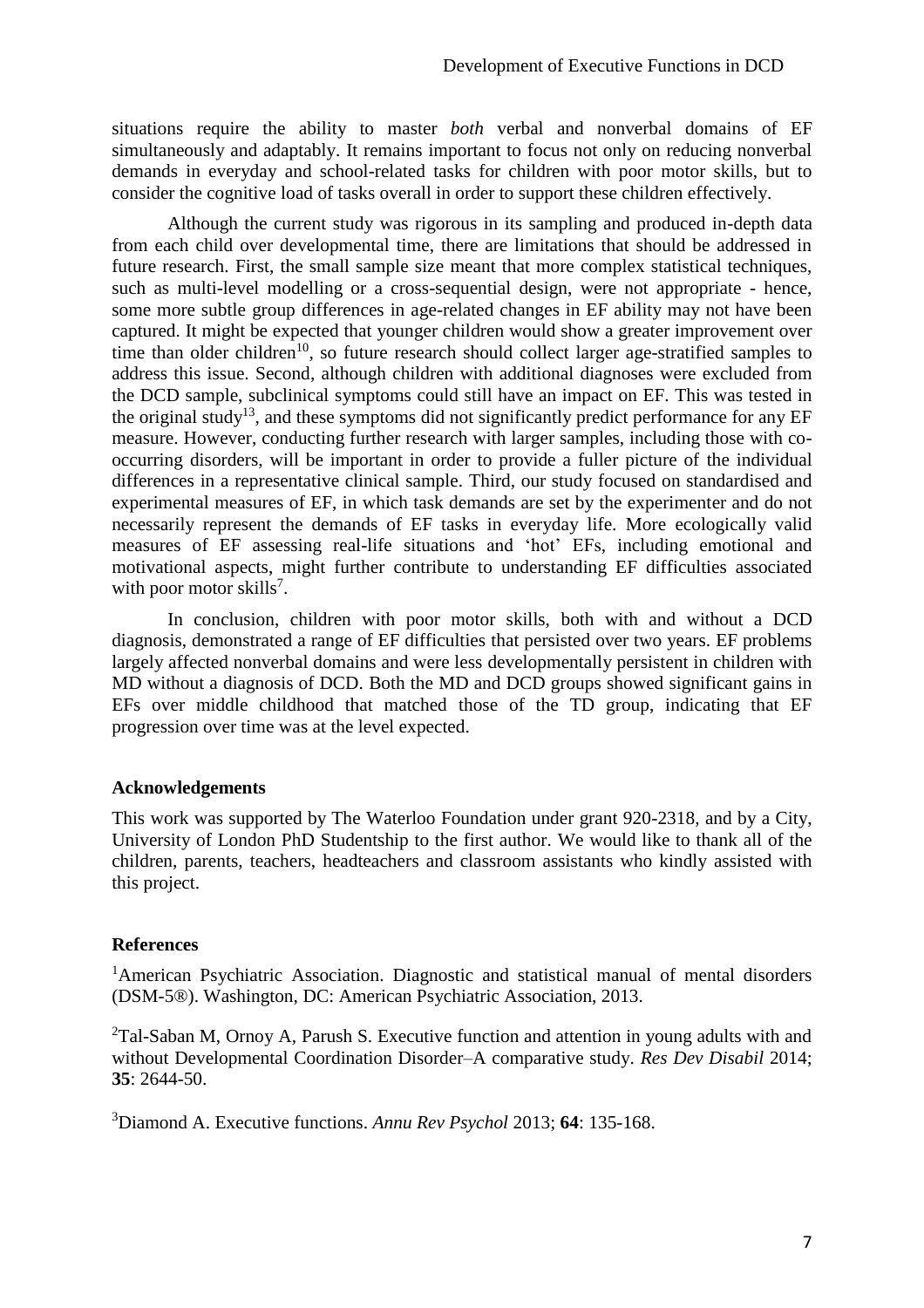<sup>4</sup>Gathercole SE, Pickering SJ, Knight C, Stegmann Z. Working memory skills and educational attainment: Evidence from national curriculum assessments at 7 and 14 years of age. *Appl Cogn Psychol* 2004; **18**: 1-6.

<sup>5</sup>Moffitt TE, Arseneault L, Belsky D, Dickson N, Hancox RJ, Harrington H, Houts R, Poulton R, Roberts BW, Ross S, Sears MR. A gradient of childhood self-control predicts health, wealth, and public safety. *Proc Natl Acad USA* 2011; **108**: 2693-8.

<sup>6</sup>Wilson PH, Smits-Engelsman B, Caeyenberghs K, et al. Cognitive and neuroimaging findings in developmental coordination disorder: new insights from a systematic review of recent research. *Dev Med Child Neurol* 2017 Sep 5. doi: 10.1111/dmcn.13530 [E-pub ahead of print].

<sup>7</sup>Leonard HC, Hill, EL. Executive difficulties in developmental coordination disorder: methodological issues and future directions. *Curr Dev Disord Rep* 2015; **2**:141-149.

<sup>8</sup>Michel E, Roethlisberger M, Neuenschwander R, Roebers CM. Development of cognitive skills in children with motor coordination impairments at 12-month follow-up. *Child Neuropsychol* 2011; **17**:151-72.

<sup>9</sup>Michel E, Molitor S, Schneider W. Differential changes in the development of motor coordination and executive functions in children with motor coordination impairments. *Child Neuropsychol* 2016 Sep 13. doi: 10.1080/09297049.2016.1223282. [E-pub ahead of print].

<sup>10</sup>Zelazo, PD, Anderson, JE, Richler J, Wallner-Allen K, Beamont JL, and Weintraub S. NIH Toolbox Cognition Battery (CB): measuring executive function and attention. *Monogr Soc Res Child Dev* 2013; **78**: 16-33.

 $11$ Davidson MC, Amso D, Anderson LC, Diamond A. Development of cognitive control and executive functions from 4 to 13 years: Evidence from manipulations of memory, inhibition, and task switching. *Neuropsychologia*. 2006; **44**: 2037-78.

<sup>12</sup>Huizinga M, Dolan CV, van der Molen MW. Age-related change in executive function: Developmental trends and a latent variable analysis. *Neuropsychologia* 2006; **44**: 2017-36.

<sup>13</sup>Leonard HC, Bernardi M, Hill EL, Henry LA. Executive functioning, motor difficulties, and developmental coordination disorder. *Dev Neuropsychol* 2015; **40**: 201-15.

<sup>14</sup>Miyake A, Friedman NP. The nature and organization of individual differences in executive functions four general conclusions. *Curr Dir Psychol Sci* 2012; **21**: 8-14.

<sup>15</sup>Levin HS, Fletcher JM, Kufera JA, Harward H, Lilly MA, Mendelsohn D, Bruce D, Eisenberg HM. Dimensions of cognition measured by the Tower of London and other cognitive tasks in head‐injured children and adolescents. *Dev Neuropsychol* 1996; **12**: 17-34.

<sup>16</sup>Pennington BF, Ozonoff S. Executive functions and developmental psychopathology. *J Child Psychol Psychiatry* 1996; **37**: 51-87.

<sup>17</sup>Henry LA, Messer DJ, Nash G. Executive functioning in children with specific language impairment. *J Child Psychol Psychiatry* 2012; **53**: 37-45.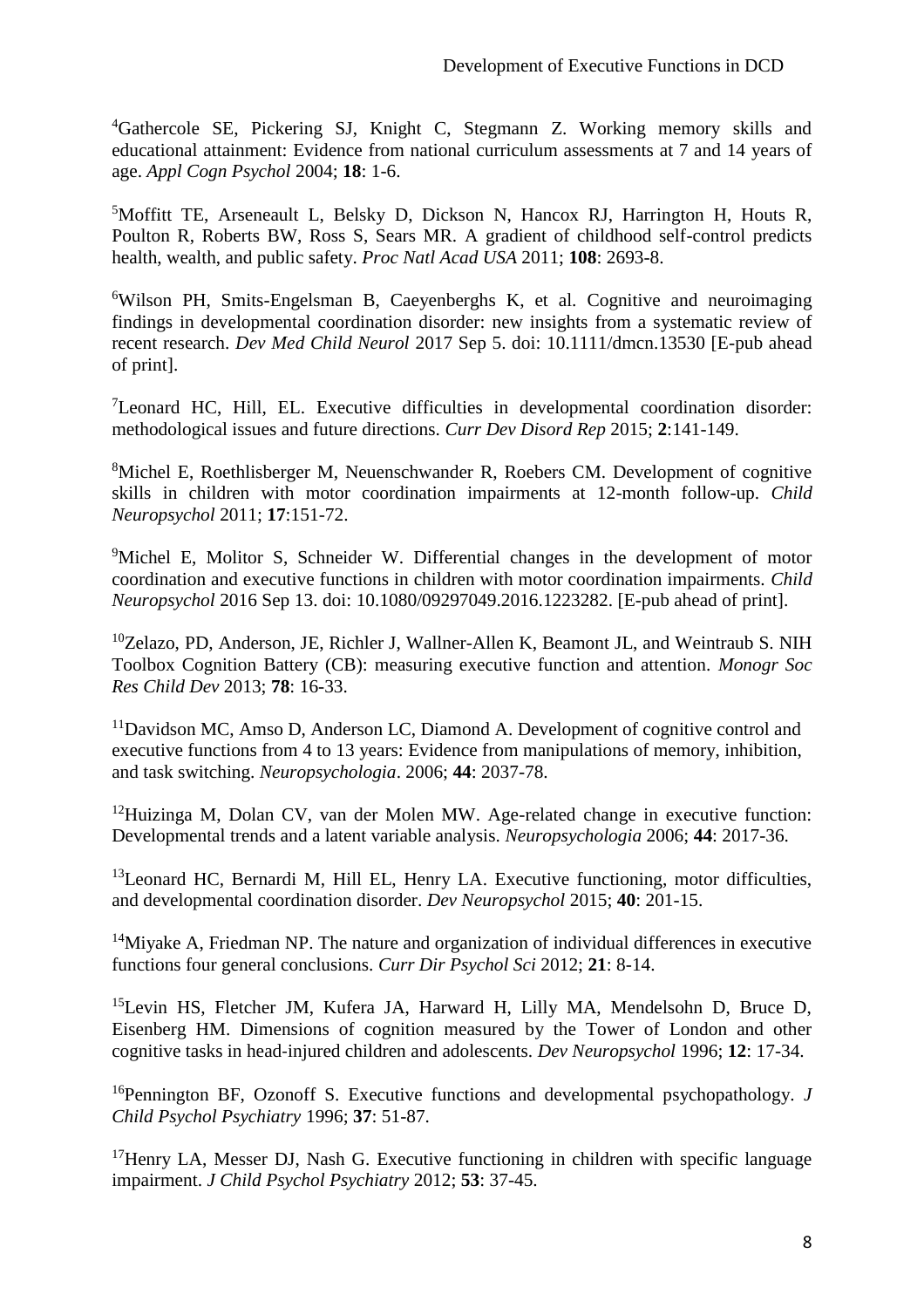<sup>18</sup>Henderson SE, Sugden DA, Barnett AL. Movement assessment battery for children (Movement ABC-2) (2nd ed.). London: The Psychological Corporation, 2007.

<sup>19</sup>Elliot CD, Smith P. British Ability Scales – Third Edition (BAS-3). London: GL Assessment, 2011

<sup>20</sup>Pickering S, Gathercole SE. Working memory test battery for children (WMTB-C). London: The Psychological Corporation, 2001.

<sup>21</sup>Henry LA. How does the severity of a learning disability affect working memory performance? *Memory* 2001; **9**: 233-47.

<sup>22</sup>Delis DC, Kaplan E, Kramer JH. Delis–Kaplan Executive Function System (D-KEFS®). London: Psychological Corporation, 2001.

 $23$ Cambridge Cognition. The Cambridge Neuropsychological Test Automated Battery (CANTAB®): Test–retest reliability characteristics. Cambridge: Author, 2006

<sup>24</sup>Klenberg L, Korkman M, Lahti-Nuuttila P. Differential development of attention and executive functions in 3-to 12-year-old Finnish children. *Dev Neuropsychol* 2001; **20**: 407- 28.

 $25Ruddock S$ , Caeyenberghs K, Piek J, Sugden D, Hyde C, Morris S, Rigoli D, Steenbergen B, Wilson P. Coupling of online control and inhibitory systems in children with atypical motor development: A growth curve modelling study. *Brain Cognition* 2016; **109**: 84-95.

 $26$ Kirby A, Davies R, Bryant A. Do teachers know more about specific learning difficulties than general practitioners? *Brit J Special Educ* 2005; **32**: 122-6.

<sup>27</sup>Debrabant J, Gheysen F, Caeyenberghs K, Van Waelvelde H, Vingerhoets G. Neural underpinnings of impaired predictive motor timing in children with Developmental Coordination Disorder. *Res Dev Disabil* 2013; **34**: 1478-87.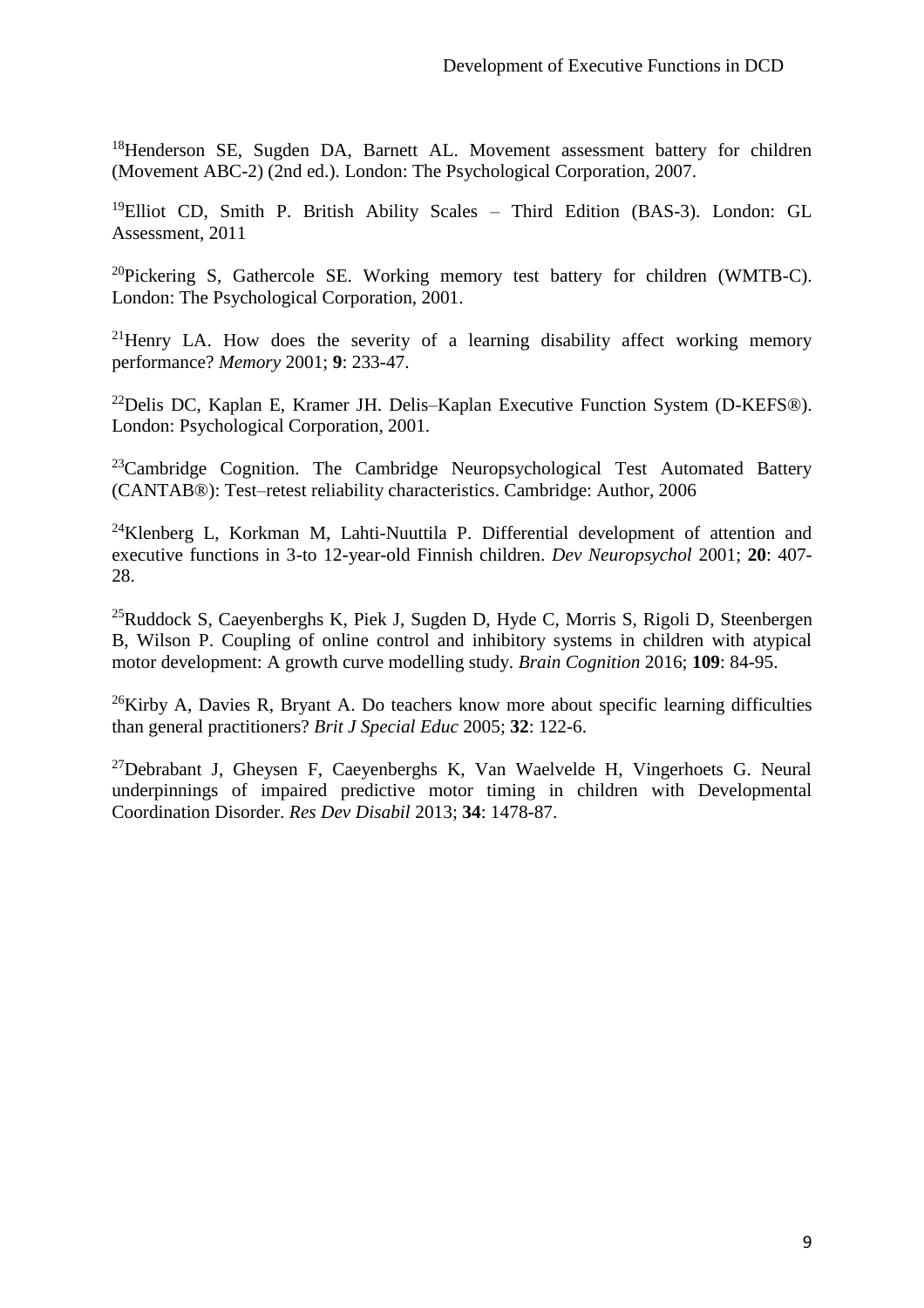## **Table 1**

Means, standard deviations (in parenthesis) and *ranges* of age and scores on motor and intellectual ability tasks in typically-developing children (TD), children screened for motor difficulties (MD) and children with a diagnosis of Developmental Coordination Disorder (DCD). One-way ANOVA Welch adjusted *F* values, degrees of freedom (in parenthesis) and effect sizes are reported for age, intellectual ability scores and motor skills.

|                                                                     | <b>TD Group</b><br>$(n=17;11 \text{ girls})$ | <b>MD</b> group<br>$(n=17; 9 \text{ girls})$ | <b>DCD</b> group<br>$(n=17; 4 \text{ girls})$ | <b>ANOVA</b><br>Welch adjusted |
|---------------------------------------------------------------------|----------------------------------------------|----------------------------------------------|-----------------------------------------------|--------------------------------|
| <b>Measure</b>                                                      | Mean $(SD)$<br>Range                         | Mean $(SD)$<br>Range                         | Mean $(SD)$<br>Range                          | F(df)<br>$\eta_p^2$            |
| $Time1 -$<br>Chronological Age<br>(Months)                          | 109.14 (10.92)<br>90.33-128                  | 100.76(7.37)<br>93.22-124.22                 | 118.82 (13.96)<br>$97 - 143$                  | $11.91(2,29.89)$ ***<br>.320   |
| $Time2 -$<br>Chronological Age<br>(Months)                          | 135.01 (11.60)<br>116.22-157                 | 126.13(6.91)<br>118-148                      | 144.18 (14.48)<br>121-169                     | $11.97(2,29.03)$ ***<br>.306   |
| $Time1 - BAS3$<br><b>General Conceptual</b><br><b>Ability Score</b> | 108.47 (12.46)<br>92-138                     | 96.82 (17.02)<br>$71 - 125$                  | 98.88 (12.81)<br>78-119                       | $3.50(2,31.51)^*$<br>.122      |
| $Time2 - BAS3$<br><b>General Conceptual</b><br><b>Ability Score</b> | 117.29 (17.42)<br>89-153                     | 99.47 (22.57)<br>70-136                      | 104.41 (12.08)<br>79-127                      | $4.21 (2,30.04)^*$<br>.158     |
| $Time1 -$<br>MABC-2<br>Percentile                                   | 58.82 (20.13)<br>$25 - 95$                   | 3.76(2.68)<br>$0.5 - 9$                      | 5.71 (5.74)<br>$0.1 - 16$                     | $61.08(2,25.29)$ ***<br>.823   |
| $Time2 -$<br>MABC-2<br>Percentile                                   | 51.06(21)<br>25-84                           | 5.35(4.01)<br>$1-16$                         | 2.22(2.58)<br>$0.1 - 9$                       | 46.32 (2,27.11)***<br>.774     |

*Note*. MABC-2 = Movement Assessment Battery for Children; BAS3 = British Abilities Scales. Children with DCD were significantly older than TD children at Time 1 ( $p=0.037$ ) and children with MD at both time points (*p*s<.001); TD children obtained significantly higher intellectual ability scores than the MD group at Time 2 (*p*=.015); TD children had higher motor ability than the DCD and MD groups at both time points (*p*s<.001).

\**p* ≤ .05; \*\* *p* ≤ .01; \*\*\* *p* ≤ .001.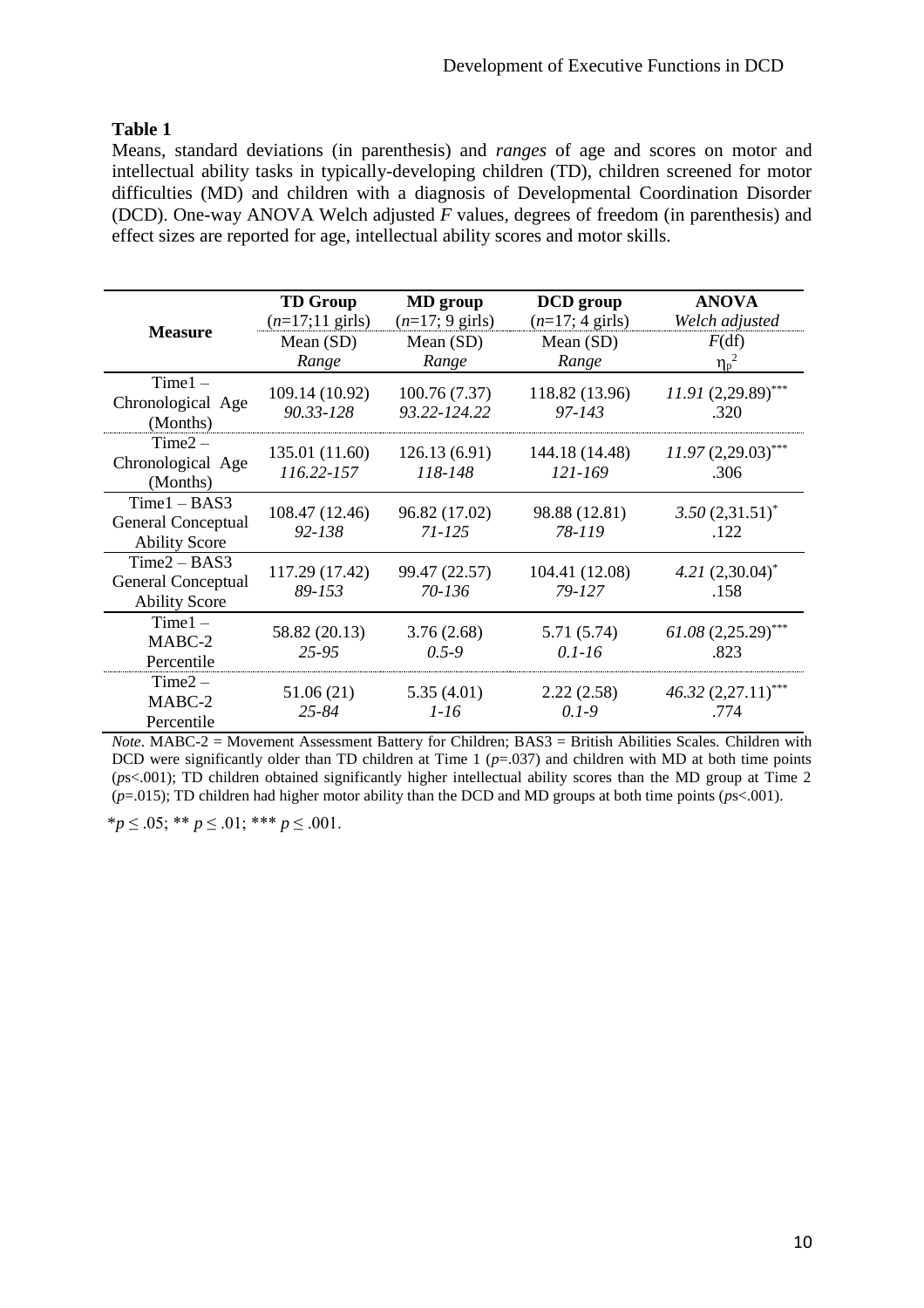## **Table 2.**

Description of tasks administered to assess Executive Functions.

| EF<br><b>Measured</b>                     | <b>Domain</b> | <b>Task</b>                                                                                                                                                              | <b>Description</b>                                                                                                                                                                                    | <b>Outcome</b><br><b>Variable</b>       |
|-------------------------------------------|---------------|--------------------------------------------------------------------------------------------------------------------------------------------------------------------------|-------------------------------------------------------------------------------------------------------------------------------------------------------------------------------------------------------|-----------------------------------------|
| Executive-<br>Loaded<br>Working<br>Memory | Verbal        | Listening<br>Recall<br>(Working<br><b>Memory Test</b><br><b>Battery</b> for<br>Children <sup>20</sup> )                                                                  | Participants recall the last word of a<br>sentence after making a judgement as<br>to whether the sentence was true or<br>false, with the number of sentences<br>increasing as the task continues.     | Total correct<br>trials                 |
|                                           | Nonverbal     | Odd-One-Out <sup>21</sup>                                                                                                                                                | A nonverbal equivalent of the above<br>task, in which participants recall the<br>spatial location of a nonsense shape<br>after making a judgement as to which<br>of the shapes was the 'odd one out'. | Total correct<br>trials                 |
|                                           | Verbal        | Verbal Fluency<br>$(D$ -KEFS <sup>22</sup> )                                                                                                                             | Participants generate as many words<br>as possible belonging to two different<br>specific categories, within one minute.                                                                              | Total correct<br>responses              |
| Fluency                                   | Nonverbal     | Design<br>Participants generate as many designs<br>Fluency (D-<br>as possible, according to a series of<br>KEFS <sup>22</sup><br>particular criteria, within one minute. |                                                                                                                                                                                                       | Total correct<br>responses              |
| Inhibition                                | Verbal        | $VIMI17$ - verbal                                                                                                                                                        | Participants copy a word said by the<br>experimenter, or provide another word<br>(i.e., inhibit the copying response),<br>depending on instructions.                                                  | Total errors                            |
|                                           | Nonverbal     | $VIMI17$ - motor                                                                                                                                                         | action<br>Participants<br>copy<br>an<br>demonstrated by the experimenter, or<br>provide another action (i.e., inhibit the<br>copying response), depending<br>on<br>instructions.                      | Total errors                            |
| Planning                                  | Verbal        | Sorting (D-<br>KEFS <sup>22</sup>                                                                                                                                        | Participants sort two sets of six cards<br>into two groups of three in as many<br>ways as possible based on verbal<br>features                                                                        | Total correct<br>verbal sorts           |
|                                           | Nonverbal     | Sorting (D-<br>KEFS <sup>22</sup>                                                                                                                                        | Participants sort two sets of six cards<br>into two groups of three in as many<br>ways as possible based on perceptual<br>features                                                                    | Total correct<br>perceptual<br>sorts    |
|                                           | Verbal        | <b>Trail Making</b><br>Test (D-<br>KEFS <sup>22</sup>                                                                                                                    | Participants have to draw a line<br>between numbers<br>and letters<br>$\frac{1}{2}$<br>sequence, switching between the two<br>$(e.g., 1-A-2-B, etc.)$                                                 | Completion<br>time<br>switching<br>cost |
| Switching                                 | Nonverbal     | Intra/Extra<br>Dimensional<br>Shift<br>(CANTAB <sup>23</sup> )                                                                                                           | Participants learn a rule through initial<br>trial and error in relation to a shape<br>and then have to switch to a different<br>rule to continue achieving 'correct'<br>answers.                     | Total errors                            |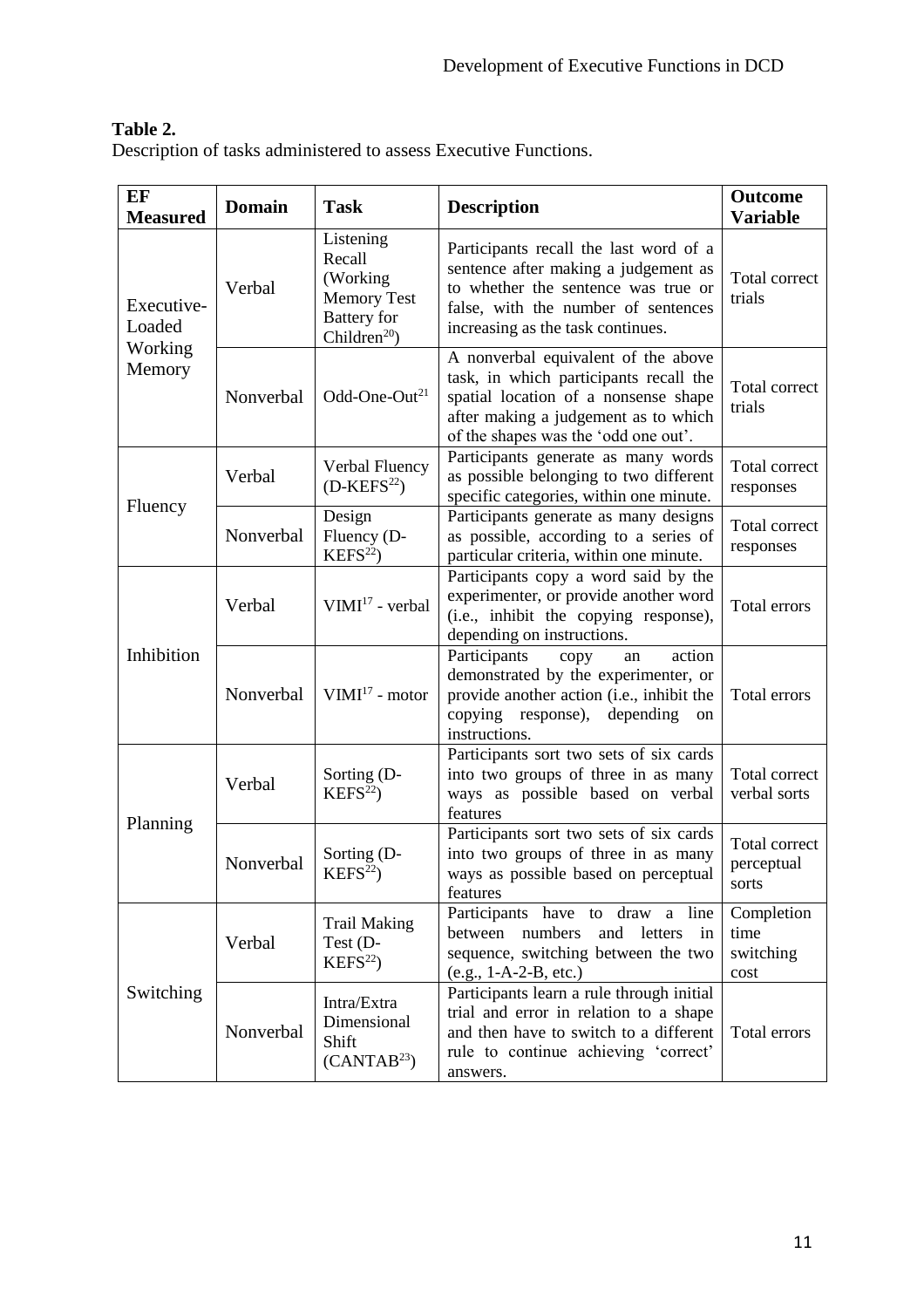| <b>EF Domain</b>                        | <b>EF</b> measure             |        | <b>TD</b> $(n=17)$       | $MD (n=17)$                          | $DCD (n=17)$             |
|-----------------------------------------|-------------------------------|--------|--------------------------|--------------------------------------|--------------------------|
|                                         |                               |        | Mean; SD                 | Mean; SD                             | Mean; SD                 |
|                                         |                               |        | (Range)                  | (Range)                              | (Range)                  |
| <b>Working</b>                          | <b>WMTBC</b>                  | Time 1 | 14.24; 3.05              | 11.12; 3.86                          | 13.88; 3.14              |
| <b>Memory</b>                           | Listening                     |        | $(8-21)$                 | $(6-19)$                             | $(10-23)$                |
| Verbal                                  | Recall                        | Time 2 | 17.53; 4.99              | 14.35; 3.92                          | 16.24; 4.09              |
|                                         | <b>Total Correct</b>          |        | $(12-27)$                | $(8-24)$                             | $(12-29)$                |
| <b>Working</b>                          |                               | Time 1 | 11.53; 3.20              | 6.88; 3.44                           | 7.82; 3.19               |
| <b>Memory</b>                           | Odd-One-Out                   |        | $(6-17)$                 | $(3-14)$                             | $(4-15)$                 |
| Nonverbal                               | <b>Total Correct</b>          | Time 2 | 13.18; 2.94              | 8.76; 3.31                           | 9.88; 3.94               |
|                                         |                               |        | $(7-18)$                 | $(3-17)$                             | $(4-16)$                 |
|                                         | D-KEFS                        | Time 1 | 30.65;8.08               | 26.24; 5.98                          | 24.50; 7.79 <sup>a</sup> |
| <b>Fluency</b>                          | Verbal                        |        | $(15-44)$                | $(16-39)$                            | $(3-38)$                 |
| Verbal                                  | Fluency                       |        | 38.06; 9.46              | 30.41; 7.94                          | 28.82; 8.83              |
|                                         | <b>Total Correct</b>          | Time 2 | $(17-52)$                | $(18-51)$                            | $(12-48)$                |
|                                         | D-KEFS                        | Time 1 | 14.76; 4.25              | 10.35; 4.44                          | 12.12; 3.71              |
| <b>Fluency</b>                          | Design                        |        | $(7-22)$                 | $(1-20)$                             | $(5-21)$                 |
| Nonverbal                               | Fluency                       | Time 2 | 19.65; 5.56              | 14.24; 3.56                          | 15.12; 4.48              |
|                                         | <b>Total Correct</b>          |        | $(10-28)$                | $(10-22)$                            | $(9-23)$                 |
| Response<br><b>Inhibition</b><br>Verbal |                               | Time 1 | 9.47; 6.50               | 12.35; 6.65                          | 16.53; 9.96              |
|                                         | <b>VIMI</b> Verbal            |        | $(0-23)$                 | $(5-29)$                             | $(4-36)$                 |
|                                         | <b>Total Errors</b>           | Time 2 | 8.53; 5.99               | 12.82; 6.52                          | 14.82; 6.55              |
|                                         |                               |        | $(0-24)$                 | $(5-28)$                             | $(6-27)$                 |
| Response                                |                               | Time 1 | 28.94; 14.17             | 43.53; 12.39                         | 48.82; 16.62             |
| <b>Inhibition</b>                       | <b>VIMI</b> Motor             |        | $(3-51)$                 | $(21-61)$                            | $(21-74)$                |
| Nonverbal                               | <b>Total Errors</b>           | Time 2 | 26.71; 11.12             | 40.53; 13.85                         | 43.71; 15.83             |
|                                         |                               |        | $(8-48)$                 | $(11-64)$                            | $(14-71)$                |
| <b>Planning</b>                         | D-KEFS                        | Time 1 | 2.24; .97                | 2.00; 1.06                           | 2.65; 1.06               |
| Verbal                                  | <b>Verbal Sorting</b>         |        | $(1-4)$                  | $(0-3)$                              | $(1-4)$                  |
|                                         | <b>Total Correct</b>          | Time 2 | 2.65; 1.06               | 2.41; 1.0                            | 2.35; 1.17               |
|                                         |                               |        | $(1-4)$                  | $(1-4)$                              | $(0-4)$                  |
| <b>Planning</b>                         | D-KEFS                        | Time 1 | 7.12; 1.65               | 4.41; 2.45                           | 4.47; 2.24               |
| Nonverbal                               | Perceptual                    |        | $(3-9)$                  | $(0-7)$                              | $(0-8)$                  |
|                                         | Sorting                       | Time 2 | 7.47; 1.18               | 4.88; 2.74                           | 6.06; 1.39               |
|                                         | <b>Total Correct</b>          |        | $(6-10)$<br>34.65; 41.16 | $(0-9)$<br>86.60; 87.09 <sup>b</sup> | $(3-9)$<br>24.81; 47.75° |
| Cognitive                               | <b>D-KEFS Trail</b><br>Making | Time 1 | $(-8 - 162)$             | $(-31 - 244)$                        | $(-101 - 102)$           |
| <b>Flexibility</b><br>Verbal            | Switching cost                |        | 16.35; 33.94             | 22.88; 32.14                         | 9.18; 40.77              |
|                                         |                               | Time 2 | $(-16 - 128)$            | $(-25 - 84)$                         | $(-41 - 121)$            |
|                                         | (sec.)                        |        | 20.29; 12.90             | 29.53; 14.92                         | 29.53; 11.59             |
| Cognitive                               | <b>CANTAB</b>                 | Time 1 | $(8-42)$                 | $(8-56)$                             | $(8-51)$                 |
| <b>Flexibility</b>                      | <b>IEDS</b>                   |        | 16.94; 8.98              | 24.82; 10.76                         | 23.35; 12.61             |
| Nonverbal                               | <b>Total Errors</b>           | Time 2 | $(7-35)$                 | $(9-38)$                             | $(9-54)$                 |
|                                         |                               |        |                          |                                      |                          |

**Table 3.** Descriptive statistics for each EF measure at both time points.

*Note*. EF=Executive Function; WMBTC=Working Memory Test Battery for Children; D-KEFS=Delis-Kaplan Executive Function System; VIMI=Verbal Inhibition, Motor Inhibition; CANTAB=Cambridge Neuropsychological Test Automated Battery; IEDS=Intra-/Extra-Dimensional Shift.

<sup>a</sup>1 Missing data point; <sup>b</sup>2 missing data points; <sup>c</sup>1 missing data point.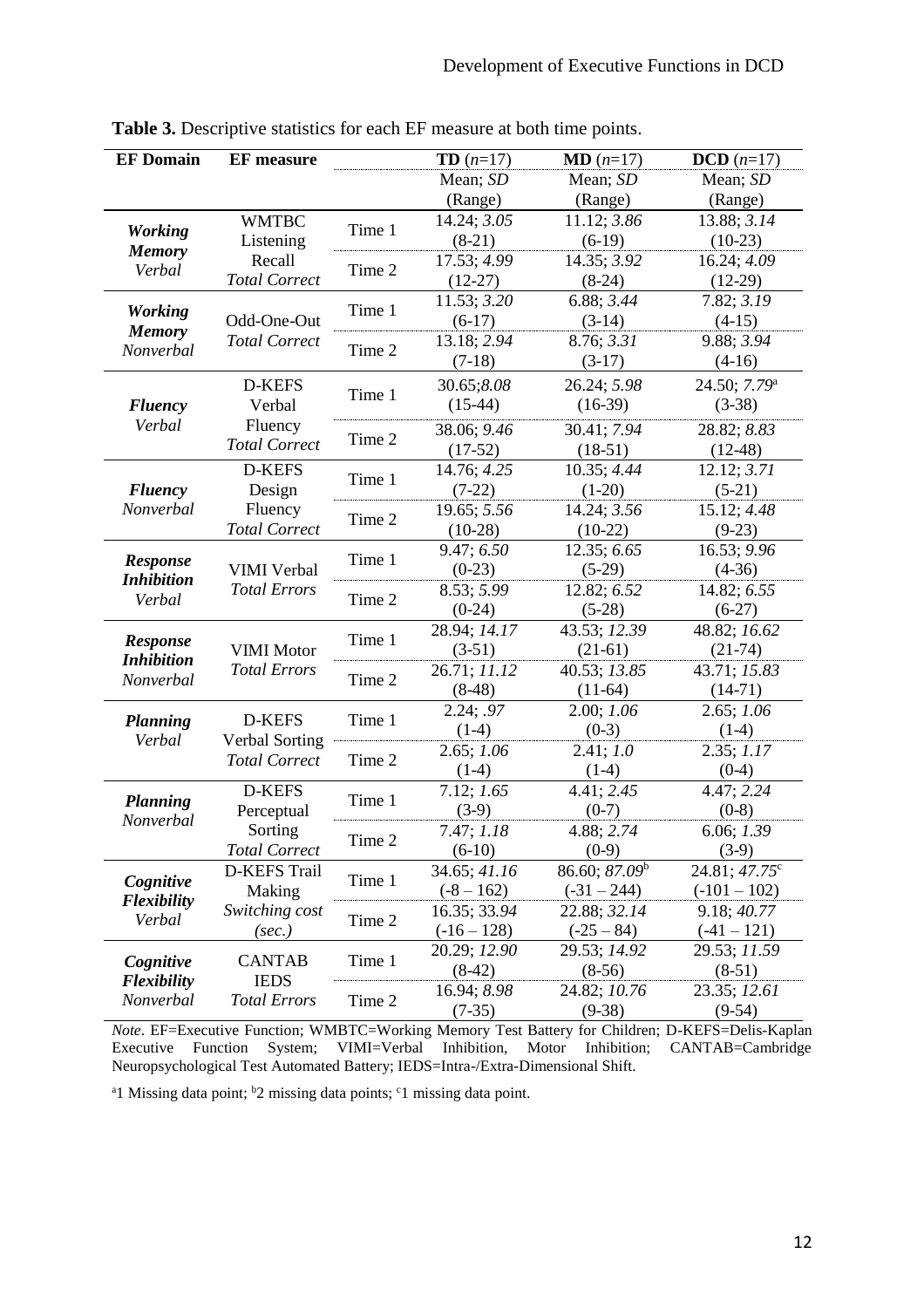**Table 4.** Summary details of step 2 of the hierarchical multiple regression analyses predicting performance in all executive function measures.

|                                                |        | Details of Step 2 for each regression |                                          |                                        |                                          |                                             |                                             |                              |
|------------------------------------------------|--------|---------------------------------------|------------------------------------------|----------------------------------------|------------------------------------------|---------------------------------------------|---------------------------------------------|------------------------------|
| <b>EF Domain</b>                               |        | Final<br>Model<br>F(df)<br>Adj. $R^2$ |                                          | Age                                    | IQ                                       | TD<br>Vs.<br>MD                             | <b>TD</b><br>Vs.<br>DCD                     | $\Delta R^2$<br>Step 2       |
| <b>ELWM</b><br><b>Verbal</b>                   | Time 1 | 10.47(4,46)<br>$.43***$<br>p<.001     | $\beta$<br>$Unst.\beta$<br>SE            | $.48***$<br>.13<br>(.04)<br>$p = .001$ | $.37***$<br>.09<br>(.03)<br>$p=.002$     | $-.13$<br>$-.99$<br>(1.01)<br>$p = .33$     | $-.11$<br>$-.83$<br>(1.05)<br>$p = .43$     | .01<br>$p = .56$             |
|                                                | Time 2 | 8.24(4,46)<br>$.37***$<br>p<.001      | $\beta$<br>$Unst.\beta$<br>SE            | $.57***$<br>.19<br>(.05)<br>p<.001     | $.42***$<br>.10<br>(.03)<br>$p = .001$   | .02<br>.218<br>(1.40)<br>$p = .87$          | $-.19$<br>$-1.81$<br>(1.33)<br>$p = .18$    | .03<br>$p = .31$             |
| <b>ELWM</b>                                    | Time 1 | 7.90(4, 46)<br>$.36***$<br>p<.001     | $\overline{\beta}$<br>$Unst.\beta$<br>SE | $.38***$<br>.11<br>(.04)<br>$p = 010$  | .13<br>.03<br>(.03)<br>$p = 0.30$        | $-42**$<br>$-3.37$<br>(1.14)<br>$p = .005$  | $-0.57***$<br>$-4.51$<br>(1.18)<br>p < .001 | $.22***$<br>$p = .001$       |
| Nonverbal                                      | Time 2 | 6.36(4,46)<br>$.30***$<br>p<.001      | $\beta$<br>$Unst.\beta$<br>SE            | .16<br>.05<br>(.04)<br>$p = 0.27$      | $.36***$<br>$.07$<br>(.03)<br>$p=.009$   | $-.34*$<br>$-2.74$<br>(1.27)<br>$p=.036$    | $-.35*$<br>$-2.81$<br>(1.21)<br>$p = 0.024$ | $.10^{\ast}$<br>$p=.035$     |
| <b>Fluency</b><br><b>Verbal</b>                | Time 1 | 6.25(4,45)<br>$.27***$<br>$p=.001$    | $\beta$<br>$Unst.\beta$<br>SE            | $.56***$<br>.53<br>(.14)<br>p<.001     | .17<br>.14<br>(.11)<br>$p = 178$         | $-.09$<br>$-2.83$<br>(4.11)<br>$p=.560$     | $-0.55***$<br>$-2.55$<br>(4.26)<br>$p=.001$ | $.20**$<br>$p=.003$          |
|                                                | Time 2 | 6.81(4,46)<br>$.29***$<br>$p=.001$    | $\beta$<br>$Unst.\beta$<br>SE            | $.44***$<br>.10<br>(.19)<br>$p=.003$   | .22<br>.06<br>(.12)<br>$p = 140$         | $-14$<br>$-3.2$<br>(5.84)<br>$p = 168$      | $-.54***$<br>$-3.0$<br>(5.54)<br>$p=.001$   | $.19***$<br>$p=.003$         |
| <b>Fluency</b>                                 | Time 1 | 4.04(4,46)<br>$.20***$<br>$p=.007$    | $\beta$<br>$Unst.\beta$<br>SE            | .29<br>.10<br>(.05)<br>$p=.085$        | .16<br>.05<br>(.04)<br>$p = 0.401$       | $-.33*$<br>$-3.04$<br>(1.49)<br>$p = 0.047$ | $-.34*$<br>$-3.20$<br>(1.55)<br>$p = 0.044$ | $.10^{\dagger}$<br>$p=.058$  |
| Nonverbal                                      | Time 2 | 5.28(4,46)<br>$.26***$<br>$p=.001$    | β<br>$Unst.\beta$<br>SE                  | $.36*$<br>.14<br>(.06)<br>$p=.018$     | .12<br>.03<br>(.04)<br>$p=.380$          | $-.34*$<br>$-3.63$<br>(1.74)<br>$p=.042$    | $-.50**$<br>$-5.39$<br>(1.65)<br>$p=.002$   | $.17^{\ast\ast}$<br>$p=.006$ |
| Response<br><b>Inhibition</b><br><b>Verbal</b> | Time 1 | 1.66(4,46)<br>.05<br>$p = 175$        | $\beta$<br>$Unst.\beta$<br>SE            | $-.02$<br>$-.01$<br>(.11)<br>$p=.898$  | $-.01$<br>$-.01$<br>(.08)<br>$p = 0.965$ | .16<br>2.72<br>(3.01)<br>$p=.370$           | $.41*$<br>7.15<br>(3.06)<br>$p=.024$        | .10<br>$p=.076$              |
|                                                | Time 2 | 2.96(4, 46)<br>$.14*$<br>$p=.029$     | $\beta$<br>$Unst.\beta$<br>SE            | $-.22$<br>$-.11$<br>(.08)<br>$p = 165$ | $-16$<br>$-.06$<br>(.05)<br>$p=.265$     | .16<br>2.24<br>(2.48)<br>$p=.373$           | $.46***$<br>6.54<br>(2.34)<br>$p=.008$      | $.14*$<br>$p=.027$           |
| Response<br><b>Inhibition</b><br>Nonverbal     | Time 1 | 4.60(4, 46)<br>$.22**$<br>$p=.003$    | $\beta$<br>$Unst.\beta$<br>SE            | $-14$<br>$-.18$<br>(.19)<br>$p=.365$   | $-.08$<br>$-.09$<br>(.15)<br>$p = 0.547$ | $.35*$<br>12.04<br>(5.46)<br>$p=.032$       | $.59***$<br>20.59<br>(5.56)<br>$p=.001$     | $.22***$<br>$p=.002$         |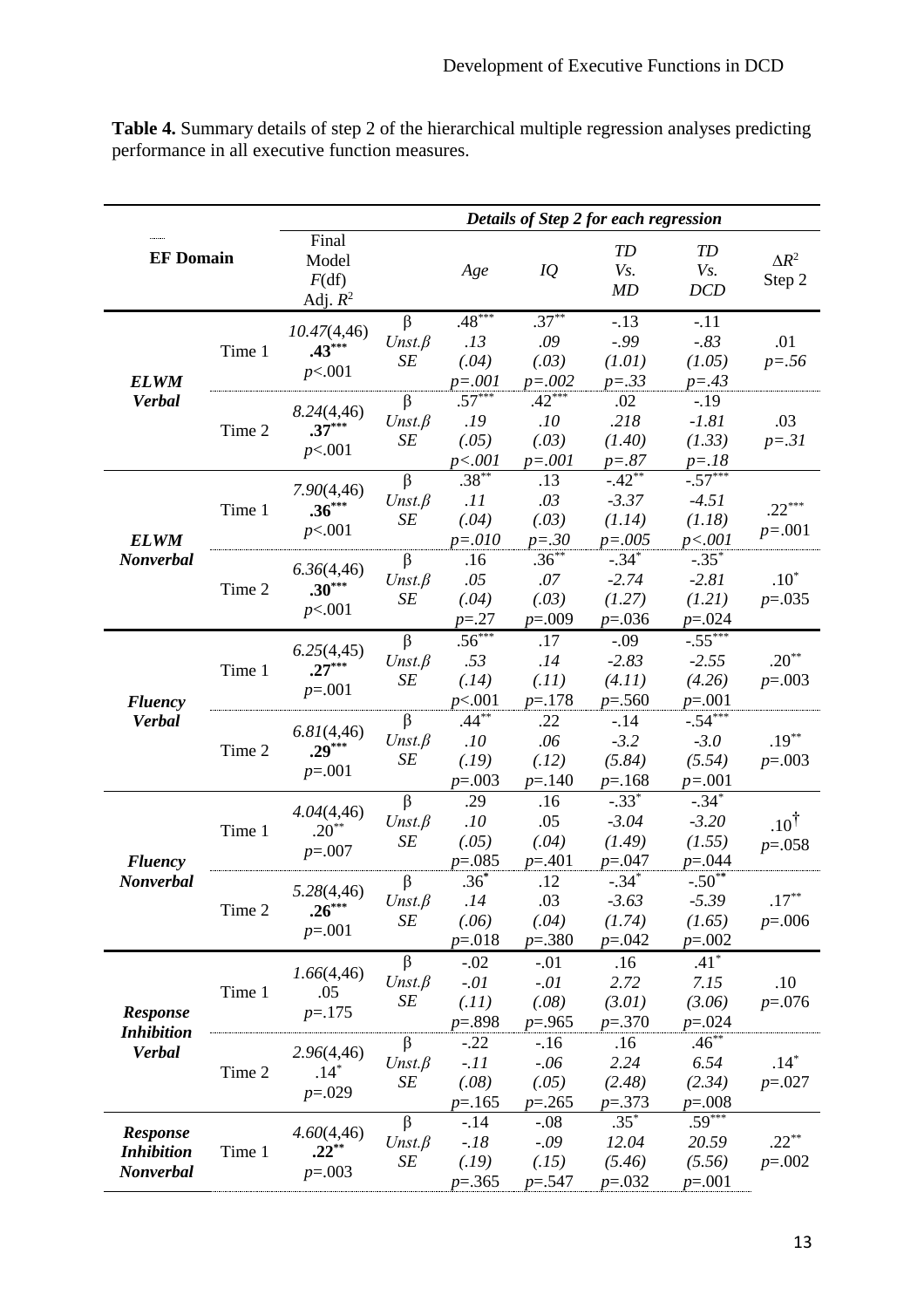|                                 | Time 2 | 4.86(4,46)<br>$.24***$<br>$p=.002$    | β<br>$Unst.\beta$<br>SE                               | $-0.29^{\dagger}$<br>$-.34$<br>(.17)<br>$p=.055$ | $-.09$<br>$-.07$<br>(.11)<br>$p = 0.515$    | .29<br>9.52<br>(5.30)<br>$p=.079$         | $.59***$<br>19.05<br>(5.01)<br>p<.001                  | $.22***$<br>$p=.002$   |
|---------------------------------|--------|---------------------------------------|-------------------------------------------------------|--------------------------------------------------|---------------------------------------------|-------------------------------------------|--------------------------------------------------------|------------------------|
| <b>Planning</b>                 | Time 1 | 2.04(4, 46)<br>.08<br>$p = 104$       | $\beta$<br>$Unst.\beta$<br>SE                         | .22<br>.02<br>(.01)<br>$p = 194$                 | .21<br>.02<br>(.01)<br>$p = 150$            | .04<br>$.08$<br>(.38)<br>$p = 824$        | .18<br>.39<br>(.39)<br>$p=.321$                        | .02<br>$p = 0.596$     |
| <b>Verbal</b>                   | Time 2 | .82(4,46)<br>$-.02$<br>$p = 0.525$    | $\beta$<br>$Unst.\beta$<br>SE                         | $-.21$<br>$-.02$<br>(.01)<br>$p = 221$           | $-.18$<br>$-.01$<br>(.01)<br>$p = 0.267$    | .25<br>$-.56$<br>(.42)<br>$p = 189$       | .12<br>$-.27$<br>(.42)<br>$p = 0.498$                  | .04<br>$p = 0.414$     |
| <b>Planning</b>                 | Time 1 | 7.79(4,46)<br>$.35***$<br>p<.001      | $\beta$<br>$Unst.\beta$<br>SE                         | .11<br>.02<br>(.03)<br>$p = 0.441$               | $.37***$<br>.06<br>(.02)<br>$p=.005$        | $-.36*$<br>$-1.84$<br>(.74)<br>$p=.017$   | $-.44$ <sup>**</sup><br>$-2.27$<br>(.76)<br>$p=.005$   | $.14***$<br>$p=.007$   |
| Nonverbal                       | Time 2 | 13.84(4,46)<br>$.51***$<br>p<.001     | $\beta$<br>$Unst.\beta$<br>SE                         | $.34***$<br>.06<br>(.02)<br>$p = 0.006$          | $.54***$<br>.06<br>(.01)<br>$p<001$ .       | $-.23$<br>$-1.02$<br>(.59)<br>$p = 0.094$ | $-25^{\frac{1}{1}}$<br>$-1.13$<br>(.56)<br>$p = 0.051$ | .05<br>$p = 0.094$     |
| Cognitive<br><b>Flexibility</b> | Time 1 | 4.15(4,43)<br>$.22***$<br>$p = 0.006$ | $\beta$<br>$Unst.\beta$<br>$\cal SE$                  | $-.18$<br>$-0.90$<br>(.77)<br>$p = 0.249$        | $-0.29*$<br>$-1.32$<br>(.62)<br>$p = 0.039$ | .22<br>31.02<br>(22.25)<br>$p = 170$      | $-.08$<br>$-11.59$<br>(22.52)<br>$p=.610$              | .05<br>$p = 216$       |
| <b>Verbal</b>                   | Time 2 | 1.48(4, 46)<br>.04<br>$p=.223$        | $\beta$<br>$Unst.\beta$<br>SE                         | $-0.27$<br>$-71$<br>(.44)<br>$p = 115$           | $-0.24$<br>$-.44$<br>(.28)<br>$p = 123$     | $-.10$<br>$-7.66$<br>(13.69)<br>$p=.579$  | $-.09$<br>$-6.40$<br>(13.03)<br>$p=.625$               | .01<br>$p=.822$        |
|                                 | Time 1 | 8.84(4,46)<br>$.39***$                | $\overline{\beta}$<br>$Unst.\beta$<br>$C\overline{E}$ | $-45**$<br>$-47$<br>(11)                         | $-.40**$<br>$-.37$<br>(11)                  | .03<br>.83<br>(4.02)                      | $.34*$<br>9.85<br>(4.00)                               | $.08*$<br>$m = \Omega$ |

*Note*. For each regression the final model *F* values, degrees of freedom in parentheses, and adjusted  $R^2$  are presented, along with the change in  $R^2$  in Step 2 of the model. Standardized beta values, *unstandardized coefficients*, and *standard errors* (in parentheses) are reported for each predictor variable. Significant final regression models after Bonferroni corrections (*p*≤.005) are indicated in boldface. ELWM: executive-loaded working memory. 1 missing data point for verbal fluency measures at Time 1 (DCD group). 3 missing data points for verbal cognitive flexibility measures at Time 1 (2 MD, 1 DCD).

*(.14) p*=.002

 $-.63*$ -*.53 (.12) p*<.001

*(.11) p*=.002

-.17 -.*10 (.06) p*=.194

*(4.02) p*=.836

.06 *1.49 (3.61) p*=.682

*(4.09) p*=.020

.42\*\* *9.85 (3.43) p*=.006 *p*=.048

.12\* *p*=.016

\* $p \le 0.05$ ; \*\*  $p \le 0.01$ ; \*\*\*  $p \le 0.001$ ; <sup>†</sup>  $p \le 0.06$  non-significant trend.

*p*<.001

*7.10*(4,46) **.33\*\*\*** *p*<.001

Time 2

*SE*

β *Unst.β SE*

*Cognitive Flexibility Nonverbal*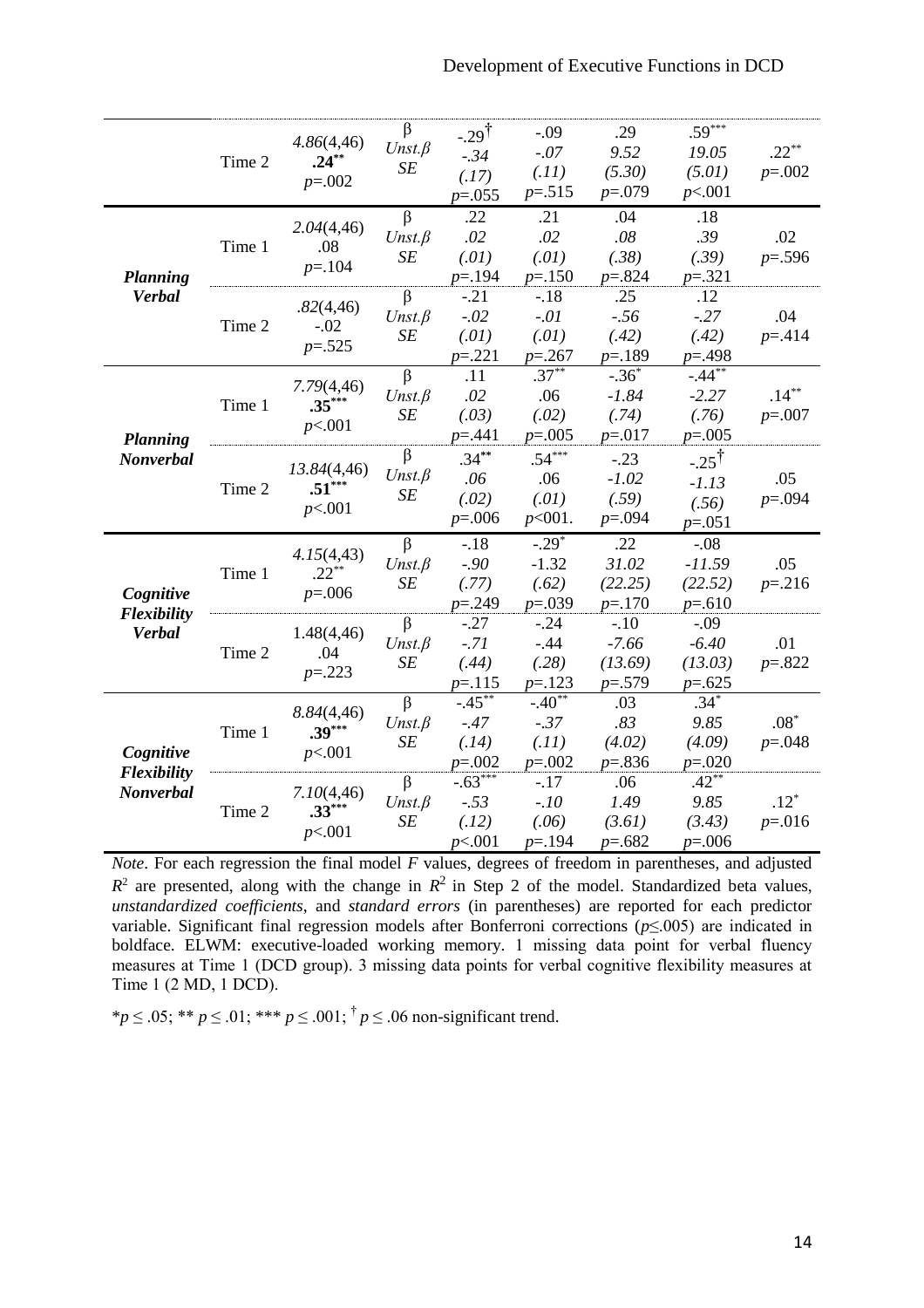# **SUPPLEMENTARY MATERIALS**

**Recruitment procedures and participants.** Participants with a diagnosis of Developmental Coordination Disorder (DCD) were recruited for the original study<sup>1</sup> through an advert placed with a charitable organisation, requesting children aged 7-11 with a diagnosis of DCD/dyspraxia to participate in research. Parents volunteered for the study by emailing the research team to receive more information, and to check eligibility. Children with a cooccurring diagnosis of autism spectrum disorder or attention deficit-hyperactivity disorder were excluded from participating due to the potential problems in executive functioning associated with these disorders. Reading and language difficulties, as well as intellectual disability, were assessed through standardised tests (see Materials), and any child demonstrating performance outside of the typical range on these measures was also excluded. The DCD diagnosis was corroborated by the research team using standardised measures and parent report (see Materials). The DCD group in the original study<sup>1</sup> consisted of 23 children (16 males; mean age: 10.0 years, SD: 1.1 years, range: 8.1–11.9). Of these 23 children, 19 agreed to participate in the follow-up study and were re-assessed to ensure that they continued to meet inclusion criteria for the DCD group, and that their diagnosis was stable across time points. Two children scored more than two standard deviations below the mean on the test of intellectual ability. These two children were excluded from the sample (see Table S1 for inclusion/exclusion criteria), because one of the criteria for a DCD diagnosis is that motor deficits are not better explained by intellectual disability (hence the diagnosis could not be corroborated), and because low intellectual ability was likely to impact on their ability to understand task instructions and rules. The final DCD group for the follow-up study consisted of 17 children (11 males; mean age at Time 2: 12.0 years, SD: 1.2 years, range:  $10.1 - 14.1$ .

Children without a diagnosis of DCD were recruited through local schools: parents of 250 children aged 7-11 received information sheets about the study, and volunteered to take part by returning a signed consent form to the research team through the class teacher. Children who did not have any reported medical condition or neurodevelopmental disorder were assessed on the standardised assessments to ensure they met inclusion criteria (see Table S1). Children were included in the typically developing control (TD) group if they scored at or above the 25<sup>th</sup> percentile on the standardised motor assessment, had no parentreported motor difficulties, and scored in the typical range on the standardised measures of reading, language and intellectual abilities. Children were identified as having motor difficulties (MD) if they scored at or below the  $16<sup>th</sup>$  percentile on the standardised motor assessment, but scored in the typical range on the other standardised measures. The original sample<sup>1</sup> included 38 children in the TD group (17 males; mean age: 9.3 years, SD: 1.0 years, range: 7.2–11.1), and 30 children in the MD group (17 males, mean age: 8.9 years, SD: 1.2 years, range: 7.1–11.3). Of these 68 children, 37 were available for follow-up and were reassessed to ensure they continued to meet inclusion criteria for their assigned group. One TD child performed on the  $16<sup>th</sup>$  percentile of the MABC-2 and two TD children performed on the 9<sup>th</sup> percentile. As these children demonstrated some degree of motor difficulty at Time 2 they could no longer be included in the TD group and were therefore excluded from the sample. All children in the MD group continued to meet criteria for group membership, demonstrating persistent motor difficulties across the two time points. The final TD group consisted of 17 children (6 males; mean age at Time 2: 11.3 years, SD: 1.0 years, range: 9.7 – 13.1). The final MD group consisted of 17 children (8 males; mean age at Time 2: 10.5 years, SD: 0.6 years, range: 9.8 – 12.3).

*---Table S1 here---*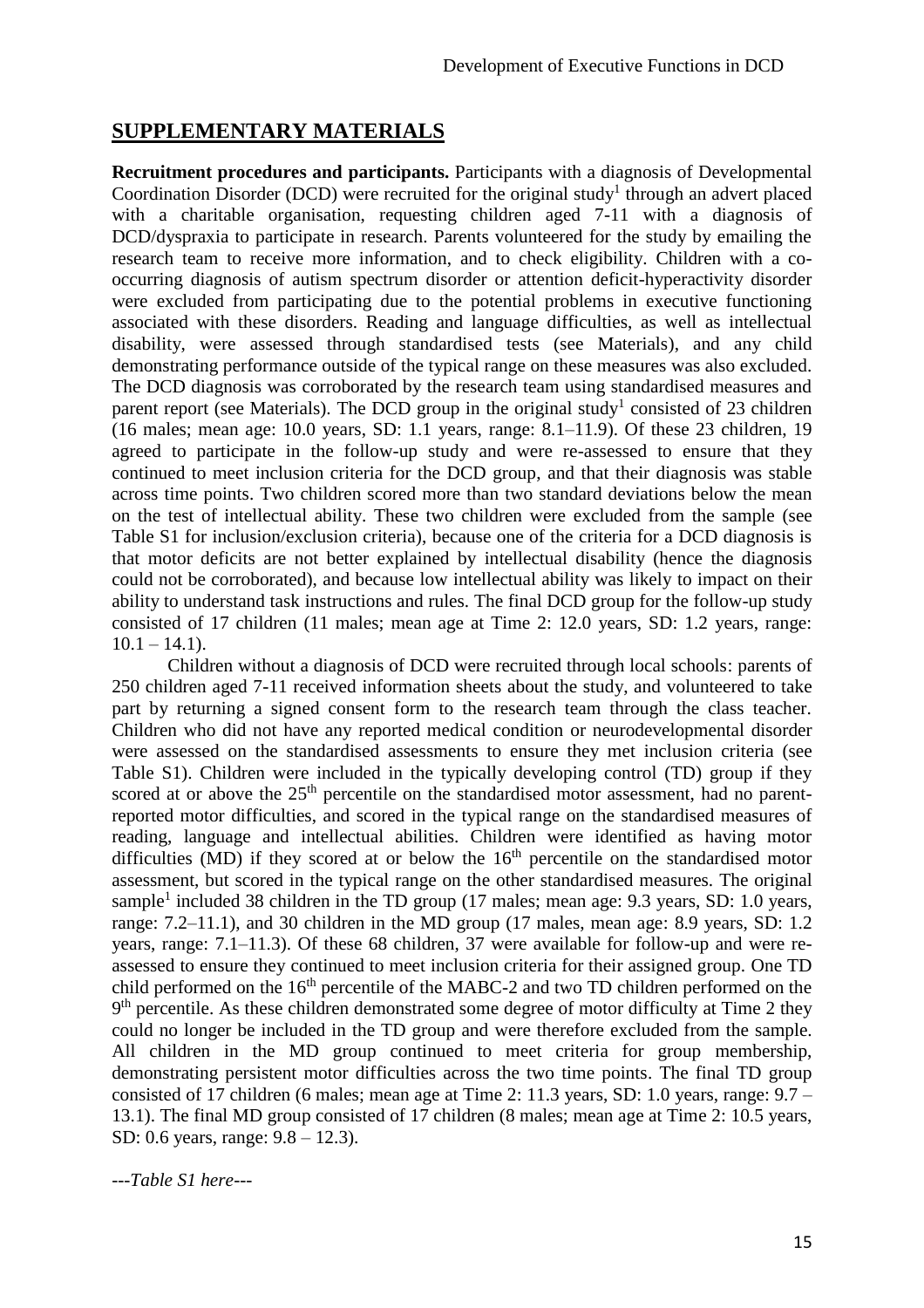**Materials.** As outlined above, participants were assessed on several standardised measures to confirm their eligibility for the study. These tests are described first, followed by the executive functioning battery.

*Movement Assessment Battery for Children (MABC-2) and Checklist.* The MABC- $2<sup>2</sup>$  is a standardised assessment of motor ability, comprising three components: manual dexterity, aiming and catching, and balance. Scores for each component can be summed to provide a total standard score (*M*=10, *SD*=3) and percentile ranks, based on UK norms. Children performing at or below the  $16<sup>th</sup>$  percentile can be identified as having some motor difficulties. Test-retest reliability is reported as .80 for the total sum of the three component scores<sup>2</sup>.

The MABC-2 Checklist<sup>2</sup> consists of 30 statements requiring parents to judge their child's level of motor competence in tasks involving movement in a static and/or predictable environment and in a dynamic and/or unpredictable environment, in comparison to other children of the same age. The Checklist is used to assess the impact of motor difficulties on daily life<sup>3</sup>, which is central to the diagnostic criteria for DCD. Parents respond to the statements deciding how their child deals with the tasks on a scale from "Very well" to "Not close" (scoring 0–3 points), and a Total Score is calculated. These rating are summed to calculate a total score, which is mapped on three percentile bands, with scores below the 15th percentile representing a risk of motor difficulties and scores below the 5th percentile being indicative of motor difficulties affecting daily living. Test-retest reliability ranged between .77 to .91 in studies using the previous edition of the M-ABC<sup>4</sup>, the content of which is highly overlapping with the more recent version.

*British Abilities Scales (BAS-3).* The BAS-3 5 is a standardised measure of intellectual abilities, comprising both verbal and nonverbal subtests. It was used to ensure that all children were functioning at an appropriate level in order to understand the instructions of the tasks, and to confirm that those in the DCD group did not have an intellectual disability. The Verbal Similarities and Word Definitions subtests were used to measure verbal reasoning, with the Matrices subtest used as a measure of nonverbal reasoning. Scores for each subtest were summed and converted to standard (*T*) scores, with the Matrices *T*-score first doubled to ensure that verbal and nonverbal abilities were equally weighted in the final score (as outlined in the BAS-3 manual). The average of the *T*-scores from the verbal subtests and the doubled nonverbal subtest was calculated and converted into a standard score (General Conceptual Ability [GCA]; *M*=100, *SD*=15). Children in all three groups were required to have a GCA score within two standard deviations of the mean (i.e., at or above 70) at both time points in order to be included in the study. Test-retest reliability is reported as .73 for the Matrices subtest, as .86 for the Word Definition subtest and .79 for the Verbal Similarities subtest<sup>4</sup>.

*Clinical Evaluation of Language Fundamentals 4th Edition (CELF-4-UK).* The  $CELF-4-UK<sup>6</sup>$ , a widely used assessment of receptive and expressive language abilities, was administered to ensure that children did not perform poorly on the verbal executive function measures due to problems with language skills<sup>7</sup>, and to exclude children with very low scores indicative of language disorder. Those with scaled scores at or below two SD from the mean (of four or less; *M*=10, *SD*=3) on two core subtests, Formulated Sentences (expressive language), and Word Classes-Receptive (receptive language), were excluded. This ensured that children with clear evidence of language disorder did not take part in the study, and that the cut-off harmonised with that used for other study tests (i.e., 2 SD from the mean). Testretest reliability for relevant ages ranged from .74 to .79 for the Formulated Sentences subtest, and from .83 to .91 for the Word Classes-Receptive subtest<sup>6</sup>.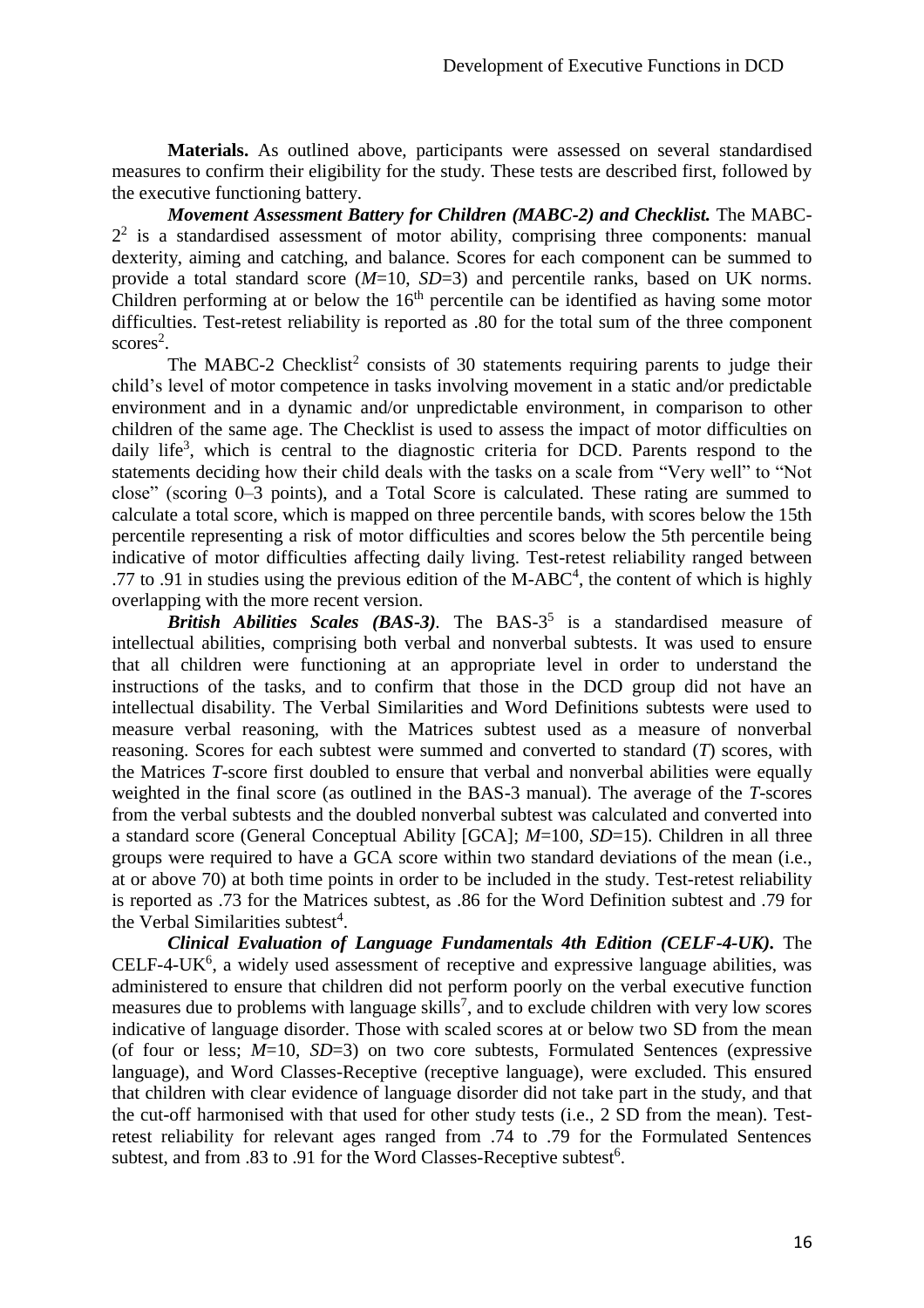**Test of Word Reading Efficiency (TOWRE).** The TOWRE<sup>8</sup> was used to assess reading of words and non-words, to ensure that children did not have any reading problems indicative of dyslexia, a disorder that may affect performance on executive functioning tasks<sup>9</sup>. Children were timed when reading a list of words, followed by a list of non-words, and the total number of words read correctly within the time limit of 45 seconds was calculated. Total scores were converted to a standard score (*M*=100, *SD*=15). Children in all three groups were required to have a Total Standard Score within two standard deviations of the mean (i.e. above 70) in order to be included in the study. Test-retest reliability ranged from .82 to .97 for 6 to 9 year-old children<sup>8</sup>.

*Executive functioning battery.* A verbal and a nonverbal test was completed for each of the following executive functions: executive-loaded working memory (ELWM); fluency; inhibition; planning; and cognitive flexibility / switching. A summary of the tasks is provided in Table 2 within the current paper.

For *verbal ELWM*, the Listening Recall test from the Working Memory Battery for  $Children<sup>10</sup>$  was completed. Sentences were presented to participants in blocks of six trials, beginning with a block of one-sentence trials, with an increasing number of sentences per trial in each subsequent block. Participants were asked to judge whether the sentence was true or false, and then to hold the last word in memory while providing judgements on the next sentences in the trial. At the end of each trial, children were asked to recall the last words of each sentence in order. The test was ended when three out of six trials within a block were incorrect. Total number of trials correct was scored rather than span, as this has been reported to be a more reliable measure of verbal working memory<sup>11</sup>. Test–retest reliabilities of .38–.83 are reported for relevant ages<sup>10</sup>. For *nonverbal ELWM*, an equivalent test of visuospatial ELWM was adopted from previous research, called the 'Odd-One-Out' test<sup>12</sup>. On each trial, the child was presented with a card depicting a set of three simple nonsense diagrams and asked to point to the 'odd one out'. Participants were asked to hold the spatial location of the odd-one-out in memory while they provided judgements on the next set of diagrams in the trial. Sets of diagrams were presented in blocks of three, beginning with a block of one-set trials, with an increasing number of sets per trial in each subsequent block. At the end of each trial, children were asked to recall the spatial location of the odd-one-out for each card by pointing to the relevant location on a blank grid. The test was ended when two out of three trials within a block were incorrect. Total number of trials correct was scored. The span version of this task has a reliability of  $.80^{12}$ .

To assess fluency, the Delis-Kaplan Executive Functioning System (D-KEFS<sup>13</sup>) was used. For *verbal fluency*, children were required to generate as many words as possible within one minute that belonged to a specific category (i.e., animals and boys' names). Total correct words (without repetitions) summed from the two categories was used as the measure of verbal fluency. Test-retest reliability is reported as .70 for category fluency<sup>13</sup>. For *nonverbal fluency* ('Design Fluency'), children were provided with a grid in which there were either a number of filled dots (condition one), or a mixture of filled and empty dots (condition two), presented in each square of the grid. Children were required to use four connected straight lines to draw as many different designs as possible within one minute. In condition two, children were only allowed to connect the empty dots. Nonverbal fluency was calculated using the total correct designs (i.e. those following the rules) across the two conditions. Testretest reliabilities are reported as .66 for filled dots and .43 for empty dots<sup>13</sup>.

To assess inhibition, a test was adopted from previous research<sup>7</sup> called the Verbal Inhibition, Motor Inhibition (VIMI) test. For *verbal inhibition*, children were required to repeat words said by the experimenter (i.e., either 'doll' or 'car'), which were presented in a pseudo-random order for 20 trials ('copy' block). For the next block of 20 trials ('inhibit block'), participants were required to inhibit this copying response by responding with the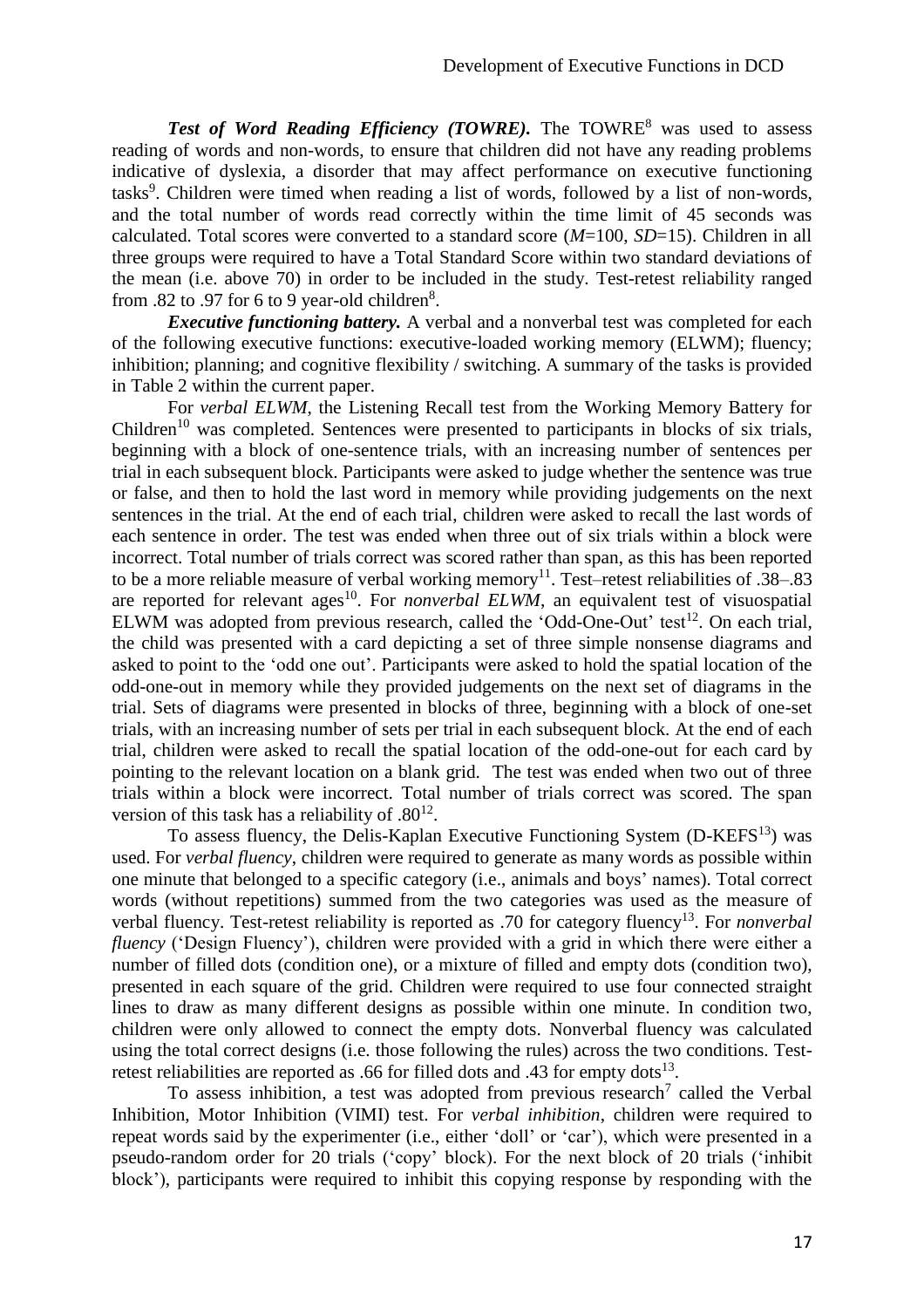opposite word (i.e., 'car' was the response to 'doll', and vice versa). The copy and inhibit blocks were then repeated once with the same words (Part A), followed by a set of four blocks following the same pattern but using different words ('bus' and 'drum'; Part B). Total number of errors across the full task provided the measure of verbal inhibition. Cronbach's alpha, based on total error scores, was .73<sup>7</sup> . For *nonverbal inhibition*, the test followed an identical format but used hand actions instead of words. Participants were required to copy the experimenter in presenting a pointed finger or a fist (Part A), or a flat horizontal hand or flat vertical hand (Part B). In the 'inhibit' blocks, participants again had to present the opposite hand action to the experimenter. Total number of errors across the full task provided the measure of nonverbal inhibition, and Cronbach's alpha for these error scores was .92<sup>7</sup>.

To assess planning, the D-KEFS Sorting task<sup>13</sup> was used. Participants were presented with two sets of six cards and asked to sort them into two groups of three in as many different ways as they could. Categories could be created based on the words presented on the cards (*verbal planning*), or on the perceptual properties of the cards (*nonverbal planning*). There were three possible verbal sorts (e.g., transports *vs.* animals, things that fly *vs*. things that move along the ground) and five possible nonverbal sorts (e.g., small cards *vs.* large cards, straight edges *vs.* curved edges) in each card set. Total numbers of correct sorts were used as the measures of verbal and nonverbal planning, respectively. Test-retest reliability for the Sorting task is reported as  $.49<sup>13</sup>$ .

To assess cognitive flexibility, two tasks were adopted from standardised batteries of executive functioning measures. For *verbal cognitive flexibility*, the D-KEFS Trail Making Test<sup>13</sup> was used. In the number-letter switching task, participants were required to connect letters and numbers in an alternating sequence (i.e., 1-A-2-B-3-C, etc., until 16-P) as quickly as possible. In order to ensure that reduced performance on this task was not caused by difficulties with sequencing numbers or letters, or due to motor speed or visual scanning abilities, component skills were also assessed. In the motor speed task, children were required to follow a line with their pencil between dots placed around the page (as in a 'dot-to-dot' game) as quickly as they could, thus removing any of the verbal element from the task. In the visual scanning task, children were asked to find all the number 3s on the page and cross them off as quickly as possible. The number sequencing task involved connecting the numbers from 1-16, and the letter sequencing task required connecting the letters from A-P. The measure of verbal cognitive flexibility was the total time for the number-letter switching task minus the total time for the number and letter sequencing tasks (i.e., 'switching cost'). Test-retest reliabilities for the component tasks are reported as .77 (number sequencing), .57 (letter sequencing) and .22 (letter-number switching)<sup>13</sup>. The fact that switching measures depend on difference scores can make reliability of these tasks somewhat low, but this is an inherent problem with these measures<sup>14</sup>. For *nonverbal cognitive flexibility*, the Intra-Extra Dimensional Set Shift test from the Cambridge Neuropsychological Test Automated Battery (CANTAB)<sup>15</sup> was used. Participants were first presented with two coloured shapes and asked to work out the rule by touching one of the two shapes on the screen and finding out whether they were 'correct'. Feedback was provided by the computer program, and participants were told that if they had found the correct shape, they should continue to touch this shape on subsequent trials until the rule changed (i.e., until they received feedback that their response was 'incorrect'). At this point children would need to switch rule, and choose the other shape instead. In the second part of the task, a white line was added to the stimuli, either adjacent to or overlaying the coloured shape, but the child continued to attend to the coloured shape to obtain correct responses ('intra-dimensional shift'). In the final part of the task, the rule changed again and children had to attend to the white line in order to obtain correct responses ('extra-dimensional shift'), ignoring the coloured shape to which they had previously been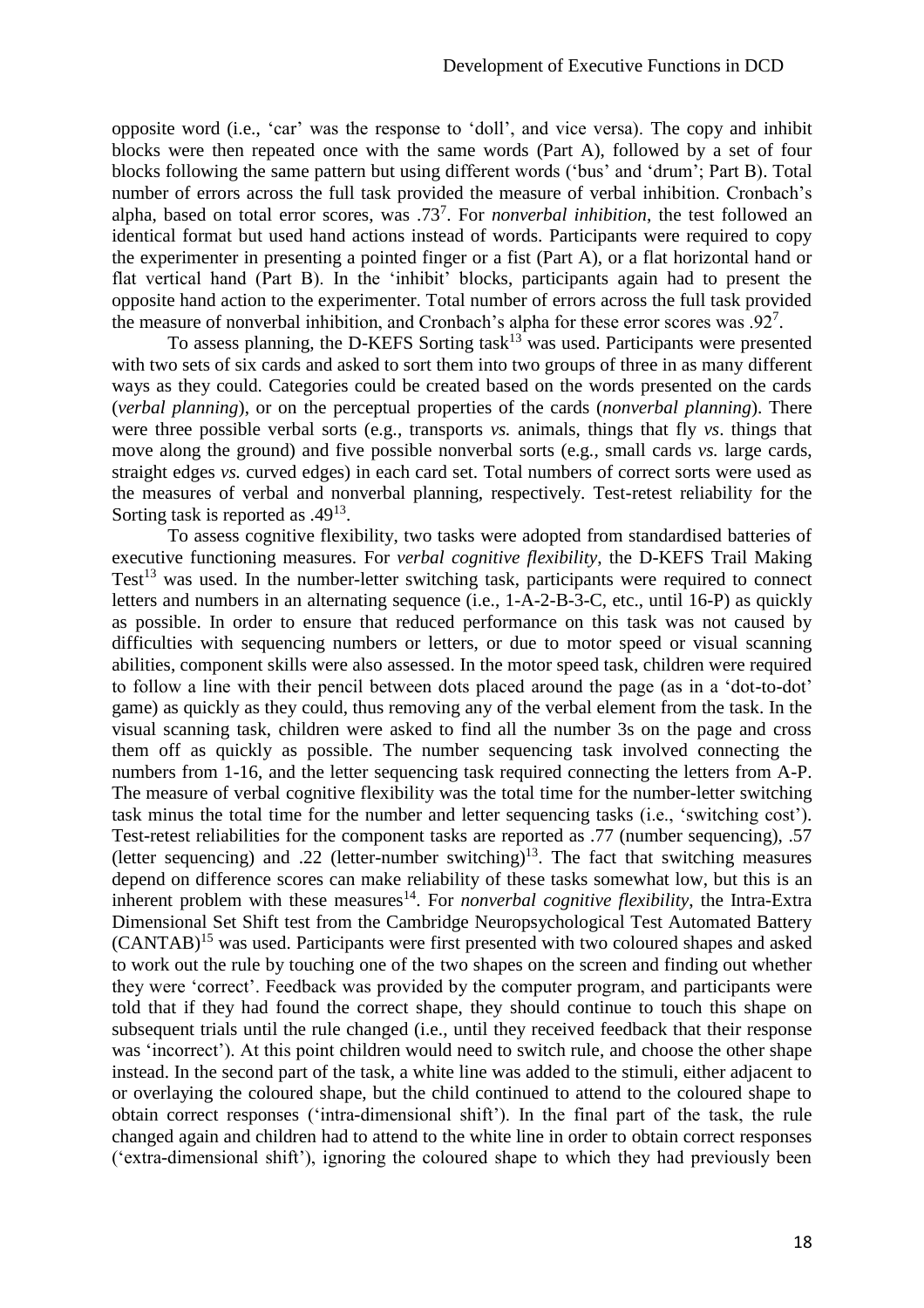attending. Total number of errors across the task was used as the measure of nonverbal cognitive flexibility. Test-retest reliability for total errors is reported as  $.40^{15}$ .

**Statistical Analyses.** Statistical checks in each regression (e.g. Durbin-Watson, variance inflation factor statistics, standardised residuals, Cook's/Mahalanobis distances) revealed no evidence of multicollinearity and no outliers or influential cases  $16$ .

## **Supplementary References**

<sup>1</sup>Leonard HC, Bernardi M, Hill EL, Henry LA. Executive functioning, motor difficulties, and developmental coordination disorder. *Dev Neuropsychol* 2015; 40(4):201-15.

<sup>2</sup>Henderson SE, Sugden DA, Barnett AL. Movement assessment battery for children (Movement ABC-2) (2nd ed.). London: The Psychological Corporation, 2007.

<sup>3</sup>Schoemaker MM, Niemeijer AS, Flapper BC, & Smits-Engelsman BCM. Validity and reliability of the Movement Assessment Battery for Children‐2 Checklist for children with and without motor impairments. *Developmental Medicine & Child Neurology* 2012; 54(4): 368-375.

<sup>4</sup>Henderson SE, Sugden, DA. The Movement Assessment Battery for Children (Movement) ABC). London: The Psychological Corporation, 1992.

<sup>5</sup>Elliot CD, Smith P. British Ability Scales – Third Edition (BAS-3). London: GL Assessment, 2011.

<sup>6</sup>Semel E Wiig EH, Secord WA. Clinical Evaluation of Language Fundamentals CELF-4 UK (4th ed.). London, UK: Psychological Corporation, 2006.

<sup>7</sup>Henry LA, Messer DJ, Nash G. Executive functioning in children with specific language impairment. *J Child Psychol Psychiatry* 2012; 53(1):37-45.

<sup>8</sup>Torgensen J, Wagner R, Rashotte C. Test of Word Reading Efficiency (TOWRE). Austin, TX: Pro-Ed, 1999.

<sup>9</sup>Booth JN, Boyle JME, Kelly, SW. Do tasks make a difference? Accounting for heterogeneity of performance of children with reading difficulties on tasks of executive function: Findings from a meta-analysis. *Brit J Dev Psychol* 2010*, 28,* 133-176.

 $10P$ ickering S, Gathercole SE. Working memory test battery for children (WMTB-C). London: The Psychological Corporation, 2001.

<sup>11</sup>Ferguson AN, Bowey JA, Tilley A. The association between auditory memory span and speech rate in children from kindergarten to sixth grade. *J Exp Child Psychol*, 2002; 81: 141–156.

 $12$ Henry LA. How does the severity of a learning disability affect working memory performance? *Memory* 2001; 9(4-6):233-47.